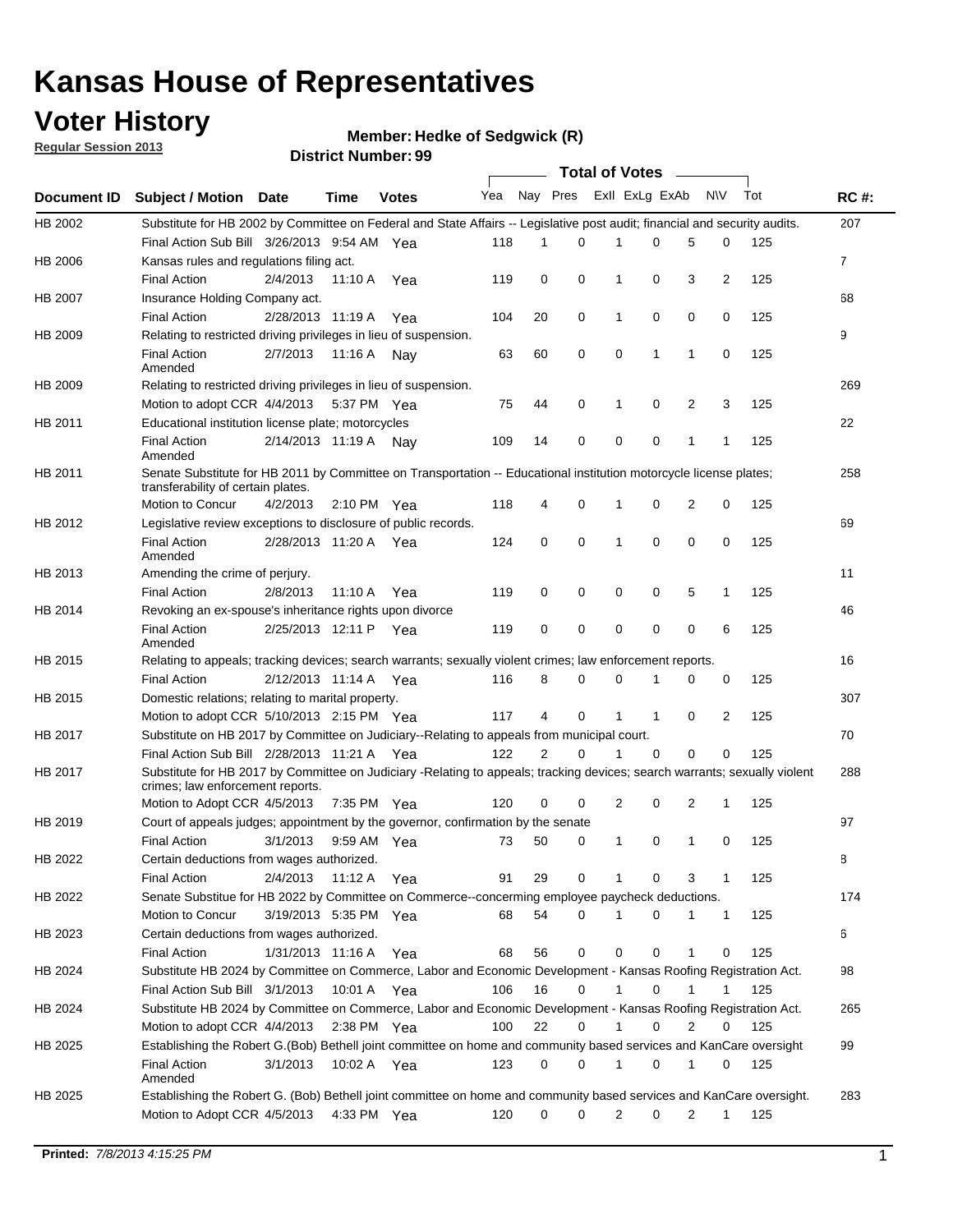## **Voter History**

**Member: Hedke of Sedgwick (R)** 

**Regular Session 2013**

|             |                                                                                                                                                                                                                                                       |                       |         |              |     |                | <b>Total of Votes</b> |             |                |                |           |     |             |
|-------------|-------------------------------------------------------------------------------------------------------------------------------------------------------------------------------------------------------------------------------------------------------|-----------------------|---------|--------------|-----|----------------|-----------------------|-------------|----------------|----------------|-----------|-----|-------------|
| Document ID | <b>Subject / Motion Date</b>                                                                                                                                                                                                                          |                       | Time    | <b>Votes</b> | Yea | Nay Pres       |                       |             | Exll ExLg ExAb |                | <b>NV</b> | Tot | <b>RC#:</b> |
| HB 2028     | Providing for venue in Shawnee County District Court in certain forfeiture proceedings                                                                                                                                                                |                       |         |              |     |                |                       |             |                |                |           |     | 12          |
|             | <b>Final Action</b><br>Amended                                                                                                                                                                                                                        | 2/8/2013              |         | 11:12 A Yea  | 119 | 1              | $\Omega$              | $\mathbf 0$ | 0              | 5              | 0         | 125 |             |
| HB 2028     | Providing for venue in Shawnee County District Court in certain forfeiture proceedings                                                                                                                                                                |                       |         |              |     |                |                       |             |                |                |           |     | 199         |
|             | Motion to Concur                                                                                                                                                                                                                                      | 3/25/2013 9:36 AM Yea |         |              | 120 | 0              | 0                     | 2           | 0              | 2              | 1         | 125 |             |
| HB 2030     | Creating wounded warrior deer hunting permits for injured combat veterans.                                                                                                                                                                            |                       |         |              |     |                |                       |             |                |                |           |     | 25          |
|             | <b>Final Action</b><br>Amended                                                                                                                                                                                                                        | 2/15/2013 11:16 A     |         | Yea          | 115 | 0              | 0                     | 2           | $\overline{2}$ | 3              | 3         | 125 |             |
| HB 2033     | Concerning the regulation of knives                                                                                                                                                                                                                   |                       |         |              |     |                |                       |             |                |                |           |     | 143         |
|             | <b>Final Action</b>                                                                                                                                                                                                                                   | 3/7/2013              | 12:12 P | Yea          | 93  | 28             | 0                     | 1           | 0              | 3              | 0         | 125 |             |
| HB 2033     | Concerning the regulation of knives.                                                                                                                                                                                                                  |                       |         |              |     |                |                       |             |                |                |           |     | 270         |
|             | Motion to adopt CCR 4/4/2013                                                                                                                                                                                                                          |                       |         | 5:43 PM Yea  | 95  | 26             | 0                     |             | 0              | 3              | 0         | 125 |             |
| HB 2034     | Human trafficking; crimes of commercial sexual exploitation of a child, selling sexual relations, promoting the sale of sexual<br>relations and buying sexual relations; children in need of care; staff secure faciliies.                            |                       |         |              |     |                |                       |             |                |                |           |     | 17          |
|             | <b>Final Action</b><br>Amended                                                                                                                                                                                                                        | 2/12/2013 11:16 A Yea |         |              | 124 | $\Omega$       | 0                     | 0           | 1              | 0              | 0         | 125 |             |
| HB 2034     | S Sub for HB 2034 by Committee on Judiciary - Human trafficking; crimes of commercial sexual exploitation of a child, selling<br>sexual relations, promoting the sale of sexual relations and buying sexual relations; children in need of care;staff |                       |         |              |     |                |                       |             |                |                |           |     | 282         |
|             | Motion to Adopt CCR 4/5/2013 4:18 PM Yea                                                                                                                                                                                                              |                       |         |              | 120 | 0              | 0                     | 2           | 0              | $\overline{2}$ | 1         | 125 |             |
| HB 2035     | Cities; experience requirements for plumbers, electricians and certain mechanical contractors.                                                                                                                                                        |                       |         |              |     |                |                       |             |                |                |           |     | 29          |
|             | <b>Final Action</b>                                                                                                                                                                                                                                   | 2/18/2013 11:16 A     |         | Yea          | 117 | 2              | 0                     | 2           | 0              | 4              | 0         | 125 |             |
| HB 2037     | Public property; religious displays; other displays.                                                                                                                                                                                                  |                       |         |              |     |                |                       |             |                |                |           |     | 176         |
|             | <b>Final Action</b>                                                                                                                                                                                                                                   | 3/20/2013 10:27 A     |         | Yea          | 120 | 3              | 0                     | 1           | 0              | 1              | 0         | 125 |             |
| HB 2041     | Criminal history record information; definition; municipal court reporting; district court reporting.                                                                                                                                                 |                       |         |              |     |                |                       |             |                |                |           |     | 19          |
|             | <b>Final Action</b>                                                                                                                                                                                                                                   | 2/13/2013 11:23 A     |         | Yea          | 119 | 3              | 0                     | 0           | 0              | 3              | 0         | 125 |             |
| HB 2042     | Appraisal of property for taxation purposes; appeals; changes.                                                                                                                                                                                        |                       |         |              |     |                |                       |             |                |                |           |     | 158         |
|             | <b>Final Action</b><br>Amended                                                                                                                                                                                                                        | 3/18/2013 11:19 A     |         | Yea          | 109 | 12             | 0                     | 2           | 0              | 2              | 0         | 125 |             |
| HB 2043     | Aggravated battery; driving under the influence.                                                                                                                                                                                                      |                       |         |              |     |                |                       |             |                |                |           |     | 100         |
|             | <b>Final Action</b><br>Amended                                                                                                                                                                                                                        | 3/1/2013              |         | 10:03 A Yea  | 123 | 0              | 0                     |             | 0              | 1              | 0         | 125 |             |
| HB 2043     | Senate Substitute for HB 2043 by Committee on Judiciary - Attorney general; duties and responsibilities; notice of intent to<br>seek the death penalty.                                                                                               |                       |         |              |     |                |                       |             |                |                |           |     | 271         |
|             | Motion to adopt CCR 4/4/2013                                                                                                                                                                                                                          |                       |         | 5:48 PM Yea  | 121 | 0              | 0                     |             | 0              | 3              | 0         | 125 |             |
| HB 2044     | Increasing the penalty for a person who distributes a controlled substance that causes great bodily harm or death.                                                                                                                                    |                       |         |              |     |                |                       |             |                |                |           |     | 101         |
|             | <b>Final Action</b><br>Amended                                                                                                                                                                                                                        | 3/1/2013              | 10:05 A | Yea          | 112 | 11             | 0                     |             | 0              |                | 0         | 125 |             |
| HB 2047     | Requiring certain municipalities to vote to increase property tax revenues over previous year when such increase exceeds<br>inflation; publication.                                                                                                   |                       |         |              |     |                |                       |             |                |                |           |     | 186         |
|             | <b>Final Action</b><br>Amended                                                                                                                                                                                                                        | 3/21/2013 11:29 A Yea |         |              | 68  | 53             | 0                     |             | 0              | 3              | 0         | 125 |             |
| HB 2049     | Kansas department of agriculture; increasing certain fees and eliminating sunsets on various program fees.                                                                                                                                            |                       |         |              |     |                |                       |             |                |                |           |     | 59          |
|             | <b>Final Action</b><br>Amended                                                                                                                                                                                                                        | 2/27/2013 12:23 P Yea |         |              | 77  | 46             | 0                     | 1           | 0              | 1              | 0         | 125 |             |
| HB 2049     | Kansas department of agriculture; increasing certain fees; concerning sunsets on various program fees.                                                                                                                                                |                       |         |              |     |                |                       |             |                |                |           |     | 324         |
|             | Motion to adopt CCR 6/2/2013                                                                                                                                                                                                                          |                       | 12:28 A | Yea          | 45  | 64             | 0                     |             | 0              | 6              | 9         | 125 |             |
| HB 2050     | Agriculture; agricultural chemical registration; pesticide business liablity insurance; repeal of the Kansas agricultural liming<br>materials act.                                                                                                    |                       |         |              |     |                |                       |             |                |                |           |     | 60          |
|             | <b>Final Action</b><br>Amended                                                                                                                                                                                                                        | 2/27/2013 12:25 P     |         | Yea          | 103 | 20             | 0                     | 1           | 0              | 1              | 0         | 125 |             |
| HB 2051     | Substitute for HB 2051 by Committee on Agriculture and Natural Resources--Amending provisions relating to dams,<br>obstructions, sstreams and water flex accounts and transfer permits.                                                               |                       |         |              |     |                |                       |             |                |                |           |     | 50          |
|             | Final Action Sub Bill 2/26/2013 2:12 PM Yea                                                                                                                                                                                                           |                       |         |              | 117 | $\overline{c}$ | 0                     | 0           | 0              | 0              | 6         | 125 |             |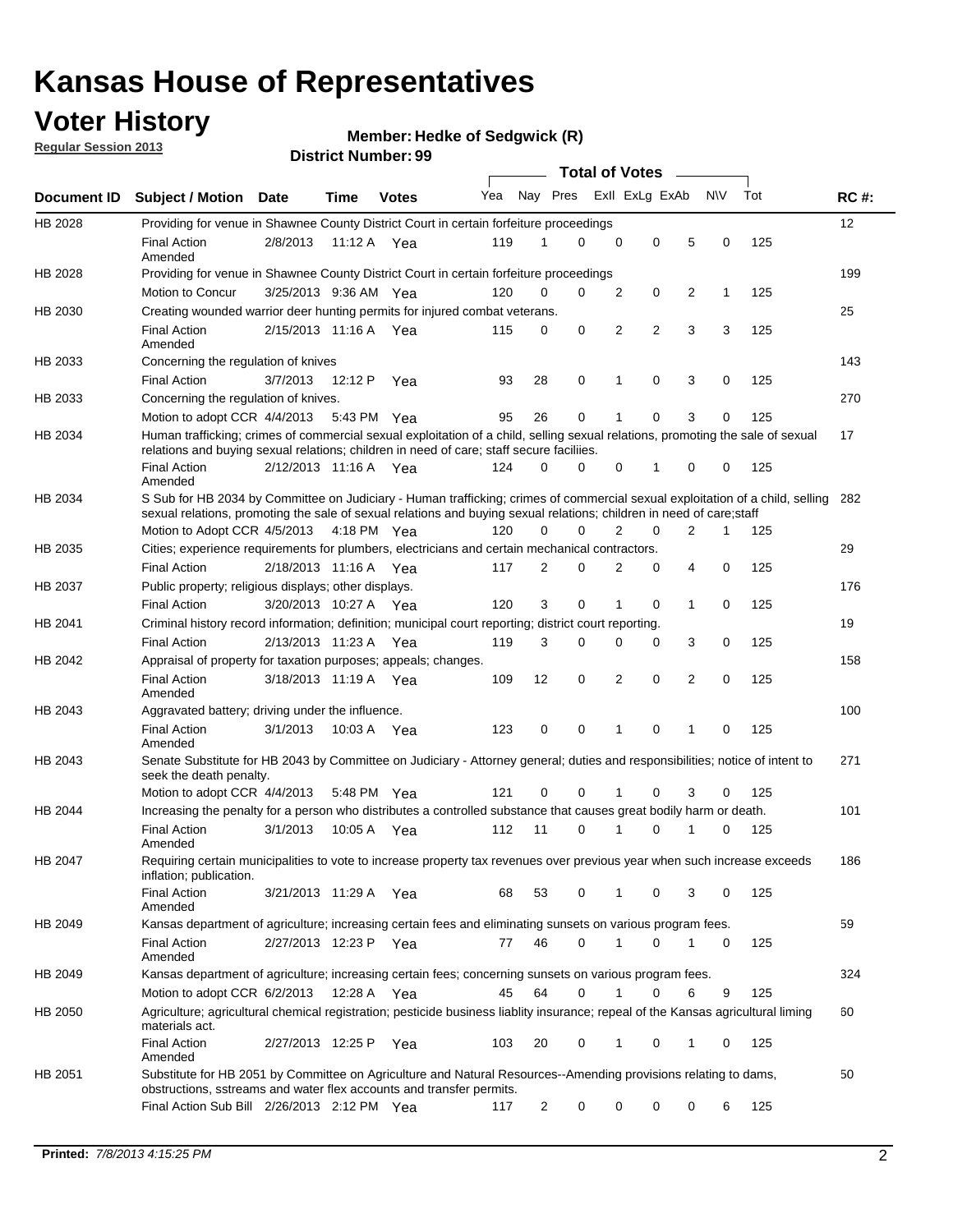## **Voter History**

**Member: Hedke of Sedgwick (R)** 

**Regular Session 2013**

|             |                                                                                                                                                                                                                                          |                       |             | טט וסמוווטנו ועוווטכו |     |                |          | <b>Total of Votes</b> | $\sim$         |                |                |     |             |
|-------------|------------------------------------------------------------------------------------------------------------------------------------------------------------------------------------------------------------------------------------------|-----------------------|-------------|-----------------------|-----|----------------|----------|-----------------------|----------------|----------------|----------------|-----|-------------|
| Document ID | <b>Subject / Motion Date</b>                                                                                                                                                                                                             |                       | <b>Time</b> | <b>Votes</b>          | Yea |                | Nay Pres | Exll ExLg ExAb        |                |                | <b>NV</b>      | Tot | <b>RC#:</b> |
| HB 2052     | Discharging a firearm inside or into a city; unlawful acts; exceptions.                                                                                                                                                                  |                       |             |                       |     |                |          |                       |                |                |                |     | 155         |
|             | <b>Final Action</b><br>Amended                                                                                                                                                                                                           | 3/14/2013 11:20 A Yea |             |                       | 121 | $\overline{2}$ | 0        | 0                     | 0              | 2              | 0              | 125 |             |
| HB 2052     | Senate Substitute for HB 2052 by Committee on Federal and State Affairs - Concerning firearms; personal and family<br>protection act; concealed handguns in public building; other changes; unlawful discharge of a firearm inside city. |                       |             |                       |     |                |          |                       |                |                |                |     | 300         |
|             | Motion to Adopt CCR 4/5/2013 10:24 P Yea                                                                                                                                                                                                 |                       |             |                       | 104 | 16             | $\Omega$ | 2                     | 0              | 2              | 1              | 125 |             |
| HB 2055     | Personal and Familly Protection Act; public buildings; adequate security.                                                                                                                                                                |                       |             |                       |     |                |          |                       |                |                |                |     | 156         |
|             | <b>Final Action</b><br>Amended                                                                                                                                                                                                           | 3/14/2013 11:26 A Yea |             |                       | 84  | 38             | 0        | 0                     | 0              | 2              | 1              | 125 |             |
| HB 2057     | Concerning property taxation; relating to county appraisers; appointing interim appraiser.                                                                                                                                               |                       |             |                       |     |                |          |                       |                |                |                |     | 208         |
|             | <b>Final Action</b>                                                                                                                                                                                                                      | 3/26/2013 9:55 AM Yea |             |                       | 119 | 0              | 0        | $\mathbf{1}$          | 0              | 5              | 0              | 125 |             |
| HB 2058     | Taxation of helium and certain other gases under mineral severance tax, and prohibition of certain refunds related thereto.                                                                                                              |                       |             |                       |     |                |          |                       |                |                |                |     | 159         |
|             | <b>Final Action</b>                                                                                                                                                                                                                      | 3/18/2013 11:21 A Yea |             |                       | 119 | 2              | 0        | $\overline{2}$        | $\Omega$       | 2              | $\Omega$       | 125 |             |
| HB 2059     | Income tax deductions and modifications and severance tax exemptions; basis of partner's interest and shareholder's stock;<br>statutory clarification.                                                                                   |                       |             |                       |     |                |          |                       |                |                |                |     | 14          |
|             | <b>Final Action</b><br>Amended                                                                                                                                                                                                           | 2/11/2013 11:42 A     |             | Yea                   | 122 | 2              | 0        | 0                     | 0              | 1              | 0              | 125 |             |
| HB 2059     | Income tax deductions and modifications and severance tax exemptions; basis of partner's interest and shareholder's stock;<br>statutory clarification.                                                                                   |                       |             |                       |     |                |          |                       |                |                |                |     | 293         |
|             | Motion to Concur                                                                                                                                                                                                                         | 4/5/2013              | 8:14 PM     | Nav                   | 0   | - 120          | 0        | 2                     | 0              | $\overline{2}$ | 1              | 125 |             |
| HB 2059     | Income tax rates, deductions and credits; rural opportunity zones; sales tax rates and distribution of revenue; severance tax;<br>and property tax exemptions for IRB property and property damaged by natural disaster.                 |                       |             |                       |     |                |          |                       |                |                |                |     | 322         |
|             | Motion to adopt CCR 6/2/2013                                                                                                                                                                                                             |                       | 12:11 A     | Yea                   | 69  | 45             | 0        | $\mathbf{1}$          | $\Omega$       | 6              | 4              | 125 |             |
| HB 2060     | Prohibiting certain confined persons from receiving food sales tax refunds and homestead property tax refunds.                                                                                                                           |                       |             |                       |     |                |          |                       |                |                |                |     | 10          |
|             | <b>Final Action</b><br>Amended                                                                                                                                                                                                           | 2/7/2013              | 11:18 A     | Yea                   | 123 | $\mathbf 0$    | 0        | $\Omega$              | 1              | 1              | 0              | 125 |             |
| HB 2065     | Creating the crime of home improvement fraud.                                                                                                                                                                                            |                       |             |                       |     |                |          |                       |                |                |                |     | 20          |
|             | <b>Final Action</b><br>Amended                                                                                                                                                                                                           | 2/13/2013 11:26 A Yea |             |                       | 106 | 16             | 0        | $\mathbf 0$           | 0              | 3              | 0              | 125 |             |
| HB 2066     | Physical therapists; evaluation and treatment of patients.                                                                                                                                                                               |                       |             |                       |     |                |          |                       |                |                |                |     | 26          |
|             | <b>Final Action</b><br>Amended                                                                                                                                                                                                           | 2/15/2013 11:18 A Yea |             |                       | 98  | 16             | 0        | 2                     | $\overline{2}$ | 3              | 4              | 125 |             |
| HB 2067     | Board of nursing; assistant attorneys general.                                                                                                                                                                                           |                       |             |                       |     |                |          |                       |                |                |                |     | 15          |
|             | <b>Final Action</b>                                                                                                                                                                                                                      | 2/11/2013 11:44 A Yea |             |                       | 123 | 1              | 0        | 0                     | 0              | 1              | 0              | 125 |             |
| HB 2069     | Public policy; certain city ordinances and county resolutions declared void.                                                                                                                                                             |                       |             |                       |     |                |          |                       |                |                |                |     | 102         |
|             | <b>Final Action</b><br>Amended                                                                                                                                                                                                           | 3/1/2013              | 10:06 A     | Yea                   | 92  | 31             | $\Omega$ | 1                     | $\Omega$       | 1              | $\mathbf 0$    | 125 |             |
| HB 2069     | Public policy; certain city ordinances and county resolutions declared void.                                                                                                                                                             |                       |             |                       |     |                |          |                       |                |                |                |     | 292         |
|             | <b>Motion to Concur</b>                                                                                                                                                                                                                  | 4/5/2013              |             | 8:04 PM Yea           | 88  | 32             | 0        | 2                     | 0              | $\overline{2}$ | 1              | 125 |             |
| HB 2070     | Appearance bond conditions; surety and bounty hunter regulation.                                                                                                                                                                         |                       |             |                       |     |                |          |                       |                |                |                |     | 103         |
|             | <b>Final Action</b><br>Amended                                                                                                                                                                                                           | 3/1/2013              |             | 10:08 A Yea           | 122 | $\mathbf{1}$   | 0        | $\mathbf{1}$          | 0              | 1              | 0              | 125 |             |
| HB 2074     | Cities and counties; solid waste disposal areas; restrictions.                                                                                                                                                                           |                       |             |                       |     |                |          |                       |                |                |                |     | 139         |
|             | <b>Emergency Final</b><br><b>Action Amend</b>                                                                                                                                                                                            | 3/1/2013              |             | 1:11 PM Yea           | 102 | 19             | 0        | 1                     | 0              | 1              | $\overline{2}$ | 125 |             |
| HB 2075     | Cities; qualifications and rehabilitation of abandoned property.                                                                                                                                                                         |                       |             |                       |     |                |          |                       |                |                |                |     | 61          |
|             | <b>Final Action</b><br>Amended                                                                                                                                                                                                           | 2/27/2013 12:27 P     |             | Nav                   | 72  | 51             | 0        | 1                     | 0              | 1              | 0              | 125 |             |
| HB 2077     | Granting professional licenses to military service members.<br><b>Final Action</b><br>Amended                                                                                                                                            | 2/26/2013 2:13 PM Yea |             |                       | 119 | 0              | 0        | $\overline{2}$        | 0              | $\overline{2}$ | 2              | 125 | 51          |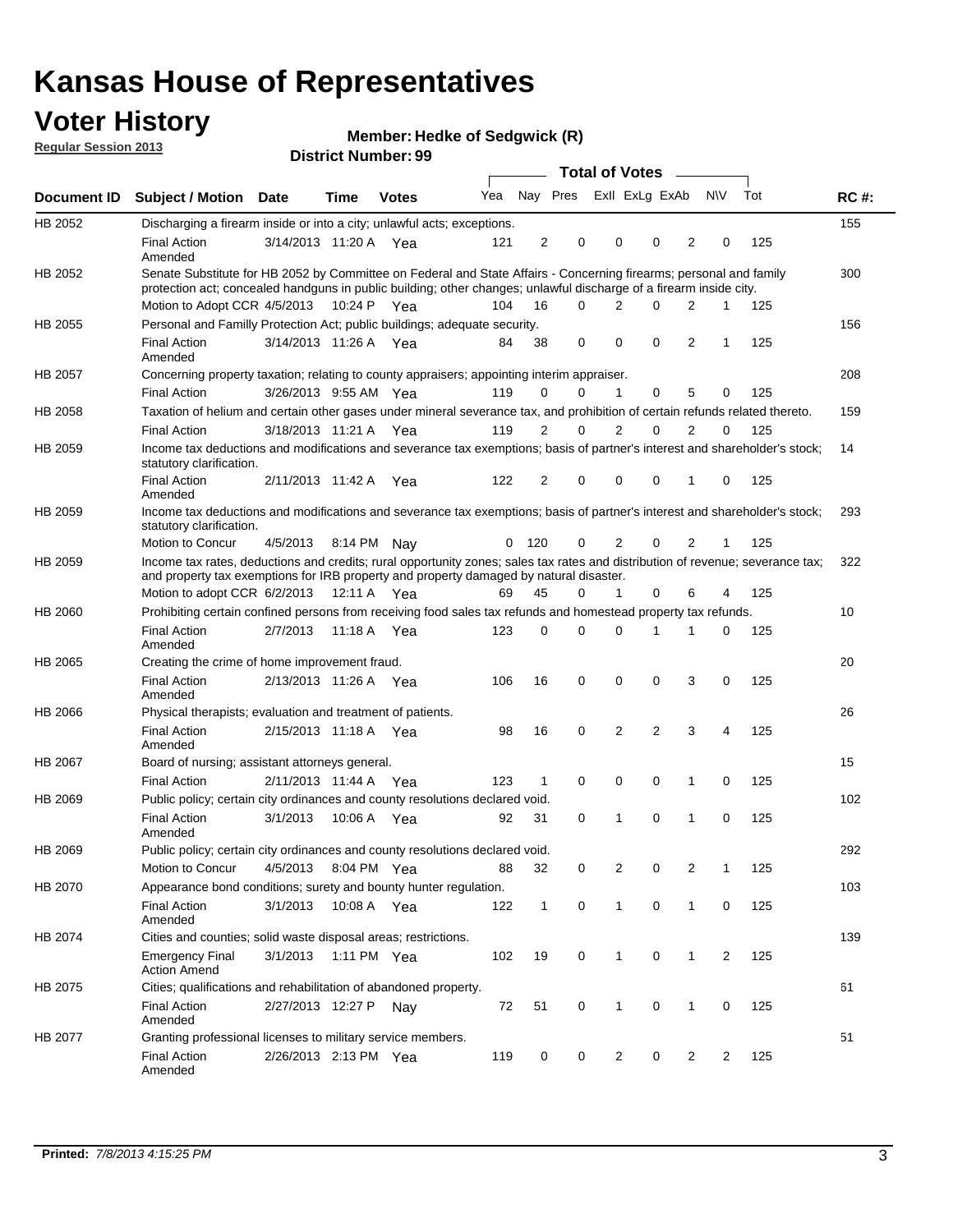## **Voter History**

**Member: Hedke of Sedgwick (R)** 

**Regular Session 2013**

|             |                                                                                                                                                                                                       |                       |             |              |     |              |             | <b>Total of Votes</b> |   | $\sim$ |           |     |             |
|-------------|-------------------------------------------------------------------------------------------------------------------------------------------------------------------------------------------------------|-----------------------|-------------|--------------|-----|--------------|-------------|-----------------------|---|--------|-----------|-----|-------------|
| Document ID | <b>Subject / Motion Date</b>                                                                                                                                                                          |                       | Time        | <b>Votes</b> | Yea | Nay Pres     |             | Exll ExLg ExAb        |   |        | <b>NV</b> | Tot | <b>RC#:</b> |
| HB 2078     | Authorizing certain licensing boards to accept education, training or experience completed in the military towards licensure in 52<br>this state.                                                     |                       |             |              |     |              |             |                       |   |        |           |     |             |
|             | <b>Final Action</b><br>Amended                                                                                                                                                                        | 2/26/2013 2:14 PM Yea |             |              | 119 | 0            | 0           | 2                     | 0 | 2      | 2         | 125 |             |
| HB 2078     | Authorizing certain licensing boards to accept education, training or experience of military service members towards obtaining 275<br>licensure in this state.                                        |                       |             |              |     |              |             |                       |   |        |           |     |             |
|             | Motion to adopt CCR 4/5/2013                                                                                                                                                                          |                       | 11:42 A     | Yea          | 120 | 0            | 0           | 2                     | 0 | 3      | 0         | 125 |             |
| HB 2081     | Forfeiture of property related to violations of certain criminal acts.                                                                                                                                |                       |             |              |     |              |             |                       |   |        |           |     | 18          |
|             | <b>Final Action</b><br>Amended                                                                                                                                                                        | 2/12/2013 11:17 A Yea |             |              | 124 | 0            | $\mathbf 0$ | 0                     | 1 | 0      | 0         | 125 |             |
| HB 2081     | Forfeiture of property related to violations of certain criminal acts.                                                                                                                                |                       |             |              |     |              |             |                       |   |        |           |     | 306         |
|             | Motion to adopt CCR 5/10/2013 10:38 A                                                                                                                                                                 |                       |             | Yea          | 121 | 0            | 0           | 1                     | 1 | 2      | 0         | 125 |             |
| HB 2083     | Public employees relations boards; assessment of certain costs.                                                                                                                                       |                       |             |              |     |              |             |                       |   |        |           |     | 104         |
|             | <b>Final Action</b><br>Amended                                                                                                                                                                        | 3/1/2013              | 10:09 A     | Yea          | 87  | 36           | 0           | 1                     | 0 | 1      | 0         | 125 |             |
| HB 2084     | Tax credits for community services contributions; youth apprenticeship and entrepreneurship.                                                                                                          |                       |             |              |     |              |             |                       |   |        |           |     | 105         |
|             | <b>Final Action</b><br>Amended                                                                                                                                                                        | 3/1/2013              | 10:11 A Yea |              | 120 | 3            | $\Omega$    | 1                     | 0 | 1      | 0         | 125 |             |
| HB 2084     | Tax credits for community services contributions; youth apprenticeship and entrepreneurship.                                                                                                          |                       |             |              |     |              |             |                       |   |        |           |     | 316         |
|             | Sub Motion to Concur 5/24/2013 9:33 AM                                                                                                                                                                |                       |             | Nav          | 5   | 109          | 0           |                       | 0 | 9      | 1         | 125 |             |
| HB 2086     | Eligible infrastructure costs for tax increment financing and community improvement districts; bond repayment tax revenue<br>pledge requirements.                                                     |                       |             |              |     |              |             |                       |   |        |           |     | 160         |
|             | Final Action                                                                                                                                                                                          | 3/18/2013 11:24 A     |             | Nav          | 61  | 60           | 0           | 2                     | 0 | 2      | 0         | 125 |             |
| HB 2086     | Eligible infrastructure costs for tax increment financing and community improvement districts; bond repayment tax revenue<br>pledge requirements.                                                     |                       |             |              |     |              |             |                       |   |        |           |     | 173         |
|             | <b>Final Action</b>                                                                                                                                                                                   | 3/19/2013 5:25 PM Yea |             |              | 81  | 41           | 0           | 1                     | 0 | 1      | 1         | 125 |             |
| HB 2091     | Publication of delinquent personal property tax statements.                                                                                                                                           |                       |             |              |     |              |             |                       |   |        |           |     | 161         |
|             | <b>Final Action</b><br>Amended                                                                                                                                                                        | 3/18/2013 11:25 A Yea |             |              | 81  | 40           | 0           | 2                     | 0 | 2      | 0         | 125 |             |
| HB 2093     | Amending the crime of identity theft.                                                                                                                                                                 |                       |             |              |     |              |             |                       |   |        |           |     | 106         |
|             | <b>Final Action</b><br>Amended                                                                                                                                                                        | 3/1/2013              | 10:12 A     | Yea          | 123 | 0            | 0           | 1                     | 0 | 1      | 0         | 125 |             |
| HB 2093     | Senate Substitute for HB 2093 by Committee on Judiciary - Identity theft and identity fraud; unlawful acts concerning<br>computers; DNA testing and exculpatory evidence; murder in the first degree. |                       |             |              |     |              |             |                       |   |        |           |     | 289         |
|             | Motion to Adopt CCR 4/5/2013 7:49 PM Yea                                                                                                                                                              |                       |             |              | 118 | 2            | 0           | 2                     | 0 | 2      | 1         | 125 |             |
| HB 2094     | Student electronic privacy at public and private postsecondary educational institutions.                                                                                                              |                       |             |              |     |              |             |                       |   |        |           |     | 164         |
|             | <b>Final Action</b><br>Amended                                                                                                                                                                        | 3/19/2013 10:33 A Yea |             |              | 123 | 0            | 0           |                       | 0 | 1      | 0         | 125 |             |
| HB 2096     | Local governmental entities and investment of public moneys.                                                                                                                                          |                       |             |              |     |              |             |                       |   |        |           |     | 23          |
|             | Final Action                                                                                                                                                                                          | 2/14/2013 11:21 A Yea |             |              | 123 | 0            | 0           | 0                     | 0 |        | 1         | 125 |             |
| HB 2099     | Insurance- updating certain statutory references.                                                                                                                                                     |                       |             |              |     |              |             |                       |   |        |           |     | 71          |
|             | <b>Final Action</b><br>Amended                                                                                                                                                                        | 2/28/2013 11:23 A Yea |             |              | 124 | 0            | 0           | $\mathbf{1}$          | 0 | 0      | 0         | 125 |             |
| HB 2101     | Interstate transmission siting compact.                                                                                                                                                               |                       |             |              |     |              |             |                       |   |        |           |     | 209         |
|             | Final Action<br>Amended                                                                                                                                                                               | 3/26/2013 9:56 AM Yea |             |              | 118 | $\mathbf{1}$ | 0           | 1                     | 0 | 5      | 0         | 125 |             |
| HB 2105     | Substitute HB 2105 by Committee on Commerce, Labor and Economic Development - Employment security law.                                                                                                |                       |             |              |     |              |             |                       |   |        |           |     | 107         |
|             | Final Action Sub Bill 3/1/2013                                                                                                                                                                        |                       |             | 10:13 A Yea  | 88  | 35           | 0           | 1                     | 0 | 1      | 0         | 125 |             |
| HB 2105     | Substitute HB 2105 by Committee on Commerce, Labor and Economic Development - Employment security law.                                                                                                |                       |             |              |     |              |             |                       |   |        |           |     | 298         |
|             | Motion to adopt CCR 4/5/2013                                                                                                                                                                          |                       |             | 9:46 PM Yea  | 89  | 31           | 0           | 2                     | 0 | 2      | 1         | 125 |             |
| HB 2106     | Portable electronics insurance act.                                                                                                                                                                   |                       |             |              |     |              |             |                       |   |        |           |     | 133         |
|             | Emergency Final<br>Action                                                                                                                                                                             | 3/1/2013              |             | 1:03 PM Yea  | 117 | 4            | 0           | 1                     | 0 | 1      | 2         | 125 |             |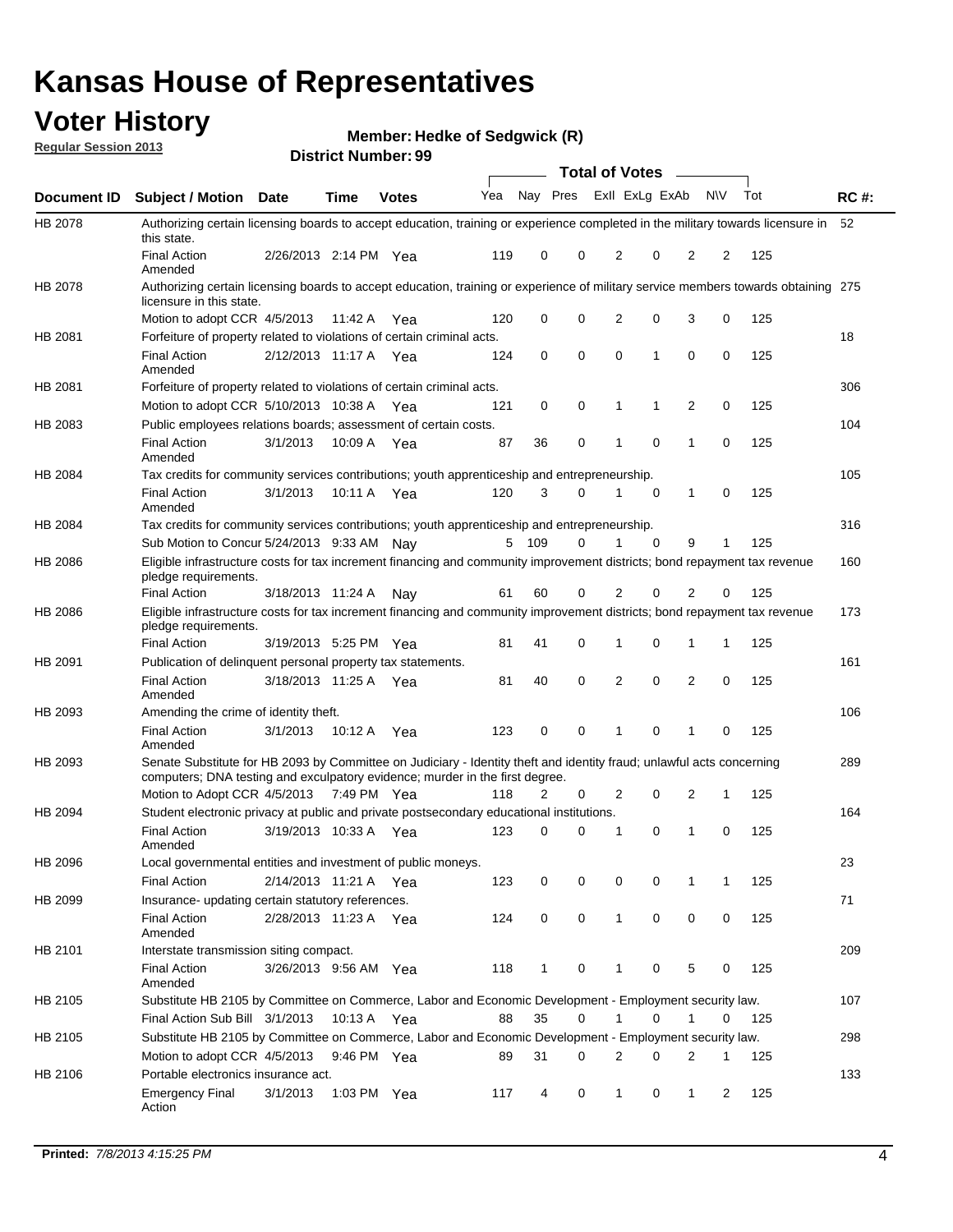## **Voter History**

**Member: Hedke of Sedgwick (R)** 

**Regular Session 2013**

|             |                                                                                                                                                                                                                                                                      |                       |             | มงแเงเ เงนแมงต ออ |     |                |             | <b>Total of Votes</b> |   | $\sim$         |                |     |             |
|-------------|----------------------------------------------------------------------------------------------------------------------------------------------------------------------------------------------------------------------------------------------------------------------|-----------------------|-------------|-------------------|-----|----------------|-------------|-----------------------|---|----------------|----------------|-----|-------------|
| Document ID | <b>Subject / Motion Date</b>                                                                                                                                                                                                                                         |                       | <b>Time</b> | <b>Votes</b>      | Yea | Nay Pres       |             | Exll ExLg ExAb        |   |                | <b>NV</b>      | Tot | <b>RC#:</b> |
| HB 2107     | Insurance; enacting the electronic notice and document act.                                                                                                                                                                                                          |                       |             |                   |     |                |             |                       |   |                |                |     | 134         |
|             | <b>Emergency Final</b><br><b>Action Amend</b>                                                                                                                                                                                                                        | 3/1/2013              | 1:04 PM Yea |                   | 121 | 0              | 0           | 1                     | 0 | 1              | 2              | 125 |             |
| HB 2107     | Insurance; enacting the electronic notice and document act, return of premiums separate from the notice of adverse<br>underwriting decision, statutory updates, uninsurable health plan increase in lifetime limit, mandate lite, certain company<br>dividend plans. |                       |             |                   |     |                |             |                       |   |                |                |     | 281         |
|             | Motion to Adopt CCR 4/5/2013                                                                                                                                                                                                                                         |                       | 4:06 PM Yea |                   | 69  | 50             | 0           | 2                     | 0 | 3              | $\mathbf{1}$   | 125 |             |
| HB 2109     | School finance; military pupil count.                                                                                                                                                                                                                                |                       |             |                   |     |                |             |                       |   |                |                |     | 108         |
|             | <b>Final Action</b>                                                                                                                                                                                                                                                  | 3/1/2013              | 10:15A      | Yea               | 104 | 19             | 0           | 1                     | 0 | 1              | 0              | 125 |             |
| HB 2109     | Enacting the Kansas children's protection act.                                                                                                                                                                                                                       |                       |             |                   |     |                |             |                       |   |                |                |     | 277         |
|             | Motion to Adopt CCR 4/5/2013                                                                                                                                                                                                                                         |                       | 12:31 P Yea |                   | 116 | $\overline{2}$ | 0           | 2                     | 0 | 3              | $\overline{2}$ | 125 |             |
| HB 2112     | Campaign finance; transfer of campaign money to another candidacy.                                                                                                                                                                                                   |                       |             |                   |     |                |             |                       |   |                |                |     | 72          |
|             | <b>Final Action</b><br>Amended                                                                                                                                                                                                                                       | 2/28/2013 11:25 A Yea |             |                   | 95  | 29             | 0           | 1                     | 0 | 0              | 0              | 125 |             |
| HB 2114     | Debt setoff; collection assistance fee.                                                                                                                                                                                                                              |                       |             |                   |     |                |             |                       |   |                |                |     | 21          |
|             | <b>Final Action</b>                                                                                                                                                                                                                                                  | 2/13/2013 11:34 A     |             | Yea               | 90  | 32             | 0           | 0                     | 0 | 3              | 0              | 125 |             |
| HB 2115     | Relating to the employment of retired judges and justices.                                                                                                                                                                                                           |                       |             |                   |     |                |             |                       |   |                |                |     | 73          |
|             | <b>Final Action</b>                                                                                                                                                                                                                                                  | 2/28/2013 11:27 A     |             | Yea               | 124 | 0              | $\mathbf 0$ | 1                     | 0 | 0              | 0              | 125 |             |
| HB 2115     | Courts; employment of retired judges and justices; court debt setoff.                                                                                                                                                                                                |                       |             |                   |     |                |             |                       |   |                |                |     | 309         |
|             | Motion to Adopt CCR 5/14/2013 2:14 PM Yea                                                                                                                                                                                                                            |                       |             |                   | 100 | 13             | 0           | 1                     | 0 | 9              | $\overline{2}$ | 125 |             |
| HB 2118     | Preservation of historic property; environs authority deleted.                                                                                                                                                                                                       |                       |             |                   |     |                |             |                       |   |                |                |     | 62          |
|             | <b>Final Action</b>                                                                                                                                                                                                                                                  | 2/27/2013 12:30 P     |             | Yea               | 99  | 24             | 0           | 1                     | 0 | 1              | 0              | 125 |             |
| HB 2120     | Updating provisions relating to the Kansas bureau of investigations DNA database.                                                                                                                                                                                    |                       |             |                   |     |                |             |                       |   |                |                |     | 109         |
|             | <b>Final Action</b><br>Amended                                                                                                                                                                                                                                       | 3/1/2013              | 10:16 A     | Yea               | 121 | 2              | 0           | 1                     | 0 | 1              | 0              | 125 |             |
| HB 2120     | Updating provisions relating to DNA collection and DNA evidence; amending the definition of a bet for purposes of the Kansas 302<br>criminal code; sentencing for possession of a firearm during a drug felony<br>Motion to adopt CCR 5/9/2013 11:32 A Nay           |                       |             |                   | 74  | 49             | 0           |                       | 0 | 1              | 0              | 125 |             |
| HB 2122     | Real estate brokers and salespersons; licensing requirements; sales transaction requirements.                                                                                                                                                                        |                       |             |                   |     |                |             |                       |   |                |                |     | 37          |
|             | <b>Final Action</b><br>Amended                                                                                                                                                                                                                                       | 2/20/2013 11:13 A Yea |             |                   | 121 | 1              | $\Omega$    |                       | 0 | 2              | 0              | 125 |             |
| HB 2125     | Increasing real estate broker's and salesperson's license fees.                                                                                                                                                                                                      |                       |             |                   |     |                |             |                       |   |                |                |     | 38          |
|             | <b>Final Action</b>                                                                                                                                                                                                                                                  | 2/20/2013 12:16 P     |             | Yea               | 71  | 50             | 1           | 0                     | 0 | 0              | 3              | 125 |             |
| HB 2128     | Open records act; exceptions.                                                                                                                                                                                                                                        |                       |             |                   |     |                |             |                       |   |                |                |     | 74          |
|             | <b>Final Action</b><br>Amended                                                                                                                                                                                                                                       | 2/28/2013 11:28 A     |             | Yea               | 124 | 0              | 0           | 1                     | 0 | 0              | 0              | 125 |             |
| HB 2128     | Open records act; exceptions.                                                                                                                                                                                                                                        |                       |             |                   |     |                |             |                       |   |                |                |     | 259         |
|             | Motion to Concur                                                                                                                                                                                                                                                     | 4/3/2013              | 10:29 A     | Yea               | 119 | 0              | 0           | 1                     | 0 | 3              | $\overline{2}$ | 125 |             |
| HB 2130     | Elections; petition circulators.                                                                                                                                                                                                                                     |                       |             |                   |     |                |             |                       |   |                |                |     | 30          |
|             | <b>Final Action</b>                                                                                                                                                                                                                                                  | 2/18/2013 11:17 A     |             | Yea               | 118 | $\mathbf{1}$   | 0           | $\overline{c}$        | 0 | 4              | 0              | 125 |             |
| HB 2135     | Property tax exemption; military housing.                                                                                                                                                                                                                            |                       |             |                   |     |                |             |                       |   |                |                |     | 162         |
|             | <b>Final Action</b>                                                                                                                                                                                                                                                  | 3/18/2013 11:27 A     |             | Yea               | 117 | 4              | 0           | $\overline{c}$        | 0 | $\overline{2}$ | 0              | 125 |             |
| HB 2138     | Repealing statutes related to oil and gas.                                                                                                                                                                                                                           |                       |             |                   |     |                |             |                       |   |                |                |     | 53          |
|             | <b>Final Action</b><br>Amended                                                                                                                                                                                                                                       | 2/26/2013 2:16 PM Yea |             |                   | 119 | 0              | 0           | 2                     | 0 | $\overline{2}$ | $\overline{2}$ | 125 |             |
| HB 2139     | Canceled warrants.                                                                                                                                                                                                                                                   |                       |             |                   |     |                |             |                       |   |                |                |     | 75          |
|             | <b>Final Action</b><br>Amended                                                                                                                                                                                                                                       | 2/28/2013 11:30 A     |             | Yea               | 99  | 25             | 0           | 1                     | 0 | 0              | 0              | 125 |             |
| HB 2139     | Canceled warrants.                                                                                                                                                                                                                                                   |                       |             |                   |     |                |             |                       |   |                |                |     | 266         |
|             | Motion to Concur                                                                                                                                                                                                                                                     | 4/4/2013              | 2:40 PM     | Yea               | 114 | 8              | 0           | 1                     | 0 | 2              | 0              | 125 |             |
| HB 2140     | Repealing K.S.A. 72-60b03                                                                                                                                                                                                                                            |                       |             |                   |     |                |             |                       |   |                |                |     | 39          |
|             | <b>Final Action</b>                                                                                                                                                                                                                                                  | 2/20/2013 12:17 P     |             | Yea               | 122 | 0              | 0           | 0                     | 0 | 0              | 3              | 125 |             |
|             |                                                                                                                                                                                                                                                                      |                       |             |                   |     |                |             |                       |   |                |                |     |             |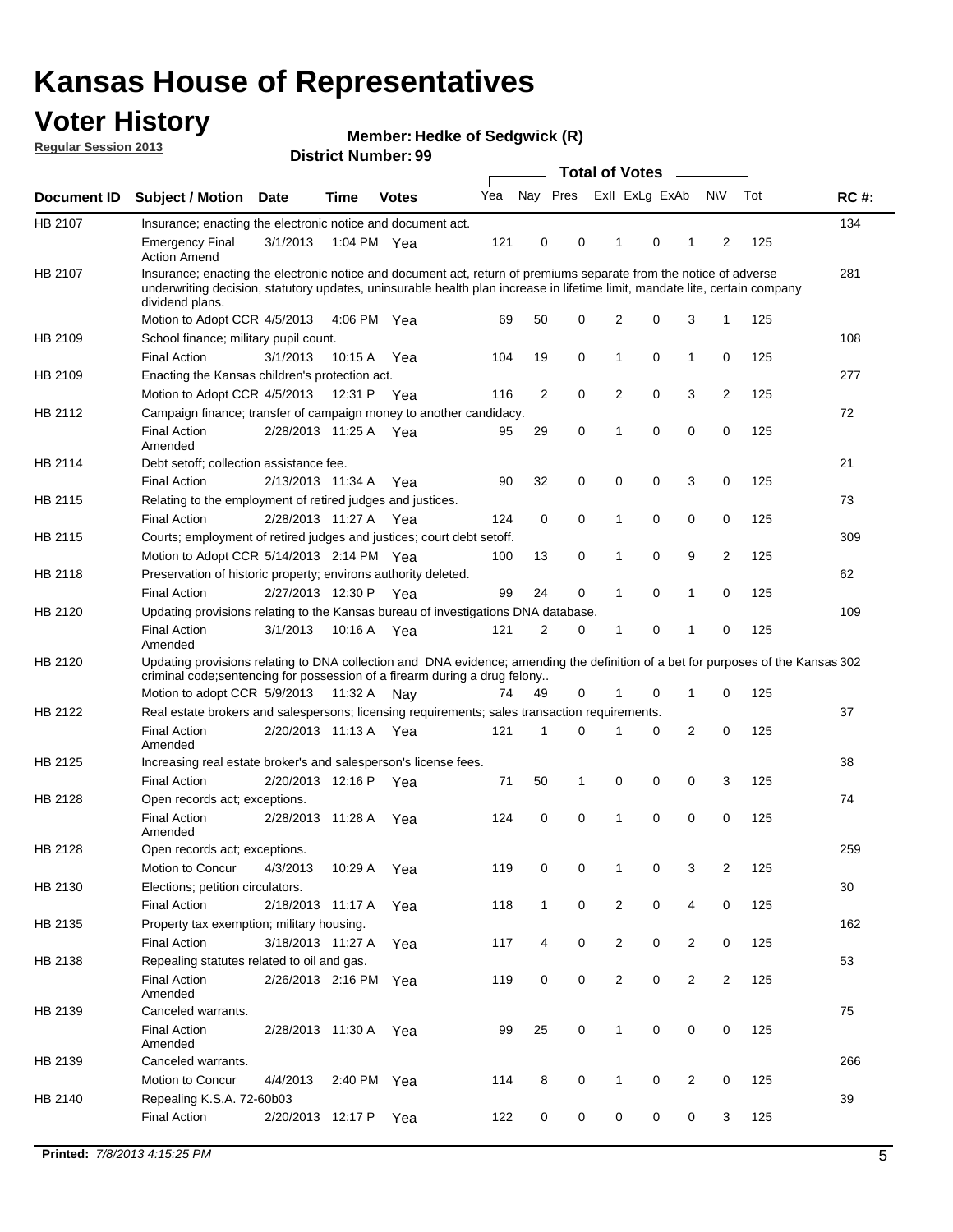## **Voter History**

**Member: Hedke of Sedgwick (R)** 

**Regular Session 2013**

|                    |                                                                                                                                              |          |                       |              |     |    | <b>Total of Votes</b>   |             |          | $\sim 100$     |     |     |             |
|--------------------|----------------------------------------------------------------------------------------------------------------------------------------------|----------|-----------------------|--------------|-----|----|-------------------------|-------------|----------|----------------|-----|-----|-------------|
| <b>Document ID</b> | <b>Subject / Motion Date</b>                                                                                                                 |          | Time                  | <b>Votes</b> | Yea |    | Nay Pres ExII ExLg ExAb |             |          |                | N\V | Tot | <b>RC#:</b> |
| HB 2141            | Repealer; elections process for certain unified school districts.                                                                            |          |                       |              |     |    |                         |             |          |                |     |     | 24          |
|                    | <b>Final Action</b>                                                                                                                          |          | 2/14/2013 11:23 A     | Yea          | 123 | 0  | 0                       | 0           | 0        | 1              | 1   | 125 |             |
| HB 2142            | Certain educational statutes concerning USD land transfers and higher education loan and grant programs.                                     |          |                       |              |     |    |                         |             |          |                |     |     | 40          |
|                    | <b>Final Action</b>                                                                                                                          |          | 2/20/2013 12:19 P Yea |              | 122 | 0  | 0                       | 0           | $\Omega$ | 0              | 3   | 125 |             |
| HB 2143            | Repealing outdated provisions relating to the purchase of certain real estate by the department of corrections.                              |          |                       |              |     |    |                         |             |          |                |     |     | 34          |
|                    | <b>Final Action</b>                                                                                                                          |          | 2/20/2013 11:09 A Yea |              | 122 | 0  | 0                       | 1           | 0        | $\overline{2}$ | 0   | 125 |             |
| HB 2144            | Repealing unnecessary statutes relating to juveniles.                                                                                        |          |                       |              |     |    |                         |             |          |                |     |     | 76          |
|                    | <b>Final Action</b>                                                                                                                          |          | 2/28/2013 11:32 A Yea |              | 124 | 0  | 0                       | 1           | 0        | 0              | 0   | 125 |             |
| HB 2145            | Repealing K.S.A. 75-5028; concerning the sale of real estate by the secretary of transportation.                                             |          |                       |              |     |    |                         |             |          |                |     |     | 35          |
|                    | <b>Final Action</b>                                                                                                                          |          | 2/20/2013 11:11 A Yea |              | 122 | 0  | 0                       | 1           | 0        | 2              | 0   | 125 |             |
| HB 2146            | Repealing the cancer drug repository program K.S.A. 2012 Supp. 65-1664 through 65-1667 and amending K.S.A. 2012 Supp. 77<br>65-1636.         |          |                       |              |     |    |                         |             |          |                |     |     |             |
|                    | <b>Final Action</b>                                                                                                                          |          | 2/28/2013 11:33 A     | Yea          | 124 | 0  | 0                       | 1           | $\Omega$ | 0              | 0   | 125 |             |
| HB 2147            | Repealer; use of metric system on certain road signs and markers, moving of heavy vehicles on bridges or culverts, interstate 94<br>bridges. |          |                       |              |     |    |                         |             |          |                |     |     |             |
|                    | <b>Final Action</b>                                                                                                                          | 3/1/2013 |                       | 9:52 AM Yea  | 123 | 0  | 0                       |             | 0        | 1              | 0   | 125 |             |
| HB 2148            | Repealers; postsecondary education scholarship provisions.                                                                                   |          |                       |              |     |    |                         |             |          |                |     |     | 41          |
|                    | <b>Final Action</b>                                                                                                                          |          | 2/20/2013 12:21 P     | Yea          | 106 | 16 | $\mathbf 0$             | 0           | 0        | $\mathbf 0$    | 3   | 125 |             |
| HB 2149            | Repealers; postsecondary education student loans and tuition grants.                                                                         |          |                       |              |     |    |                         |             |          |                |     |     | 42          |
|                    | <b>Final Action</b>                                                                                                                          |          | 2/20/2013 12:22 P     | Yea          | 108 | 14 | 0                       | 0           | $\Omega$ | $\Omega$       | 3   | 125 |             |
| HB 2149            | Repealing a \$500,000 transfer from highway patrol training center fund to the state general fund.                                           |          |                       |              |     |    |                         |             |          |                |     |     | 314         |
|                    | Motion to Concur                                                                                                                             |          | 5/23/2013 10:22 A Yea |              | 113 | 0  | 0                       |             | 0        | 8              | 3   | 125 |             |
| HB 2150            | Repealers; workforce development loan program act.                                                                                           |          |                       |              |     |    |                         |             |          |                |     |     | 78          |
|                    | <b>Final Action</b>                                                                                                                          |          | 2/28/2013 11:34 A Yea |              | 94  | 30 | $\mathbf 0$             | 1           | 0        | 0              | 0   | 125 |             |
| HB 2150            | Senate Substitute for HB 2150 by Committee on Commerce--Concerning the Kansas employment first oversight commission.                         |          |                       |              |     |    |                         |             |          |                |     |     | 267         |
|                    | Motion to Concur                                                                                                                             |          | 4/4/2013 2:44 PM Yea  |              | 110 | 12 | 0                       | 1           | 0        | 2              | 0   | 125 |             |
| HB 2151            | Repealers; report on medically underserved areas of the state.                                                                               |          |                       |              |     |    |                         |             |          |                |     |     | 63          |
|                    | <b>Final Action</b>                                                                                                                          |          | 2/27/2013 12:31 P     | Yea          | 123 | 0  | $\mathbf 0$             | 1           | 0        | 1              | 0   | 125 |             |
| HB 2152            | Repealer: uniform land sales practices act.                                                                                                  |          |                       |              |     |    |                         |             |          |                |     |     | 36          |
|                    | <b>Final Action</b>                                                                                                                          |          | 2/20/2013 11:12 A     | Yea          | 122 | 0  | $\mathbf 0$             | 1           | 0        | 2              | 0   | 125 |             |
| HB 2153            | Unused medications act; dontating entities.                                                                                                  |          |                       |              |     |    |                         |             |          |                |     |     | 64          |
|                    | <b>Final Action</b><br>Amended                                                                                                               |          | 2/27/2013 12:33 P     | Yea          | 123 | 0  | 0                       | 1           | 0        | 1              | 0   | 125 |             |
| HB 2154            | Senate Substitute for HB 2154 by Committee on Public Health and Welfare--Cosmetology; relating to licensure and renewal of 31                |          |                       |              |     |    |                         |             |          |                |     |     |             |
|                    | persons, salons and clinics.                                                                                                                 |          |                       |              |     |    |                         |             |          |                |     |     |             |
|                    | <b>Final Action</b><br>Amended                                                                                                               |          | 2/18/2013 11:19 A     | Yea          | 119 | 0  | 0                       | 2           | 0        | 4              | 0   | 125 |             |
| HB 2155            | Cosmetology; relating to licensure and renewal.                                                                                              |          |                       |              |     |    |                         |             |          |                |     |     | 32          |
|                    | <b>Final Action</b>                                                                                                                          |          | 2/18/2013 11:21 A Yea |              | 119 | 0  | 0                       | 2           | 0        |                | 0   | 125 |             |
| HB 2156            | Amended<br>Repealers; school finance; area vocational school fund; local effort as applied to U.S.D. No. 450                                 |          |                       |              |     |    |                         |             |          |                |     |     | 43          |
|                    | <b>Final Action</b>                                                                                                                          |          | 2/20/2013 12:23 P     |              | 122 | 0  | 0                       | 0           | 0        | 0              | 3   | 125 |             |
| HB 2160            | Quality care assessment on skilled nursing care facilities.                                                                                  |          |                       | Yea          |     |    |                         |             |          |                |     |     | 144         |
|                    |                                                                                                                                              | 3/7/2013 | 12:13 P               |              | 100 | 21 | 0                       | 1           | 0        | 3              | 0   | 125 |             |
|                    | <b>Final Action</b>                                                                                                                          |          |                       | Yea          |     |    |                         |             |          |                |     |     |             |
| HB 2162            | Prohibition on use of state appropriated moneys to lobby relating to gun control at federal, state and local ogvernment level.               |          |                       |              |     |    |                         |             |          |                |     |     | 79          |
|                    | <b>Final Action</b><br>Amended                                                                                                               |          | 2/28/2013 11:36 A Yea |              | 120 | 4  | 0                       | $\mathbf 1$ | 0        | 0              | 0   | 125 |             |
| HB 2162            | Prohibition on use of state appropriated moneys to lobby at federal, state and local government levels relating to gun control.              |          |                       |              |     |    |                         |             |          |                |     |     | 312         |
|                    | Motion to adopt CCR 5/21/2013 2:52 PM Yea                                                                                                    |          |                       |              | 83  | 28 | 0                       |             | 0        | 13             | 0   | 125 |             |
| HB 2163            | Relating to garnishment proceedings.                                                                                                         |          |                       |              |     |    |                         |             |          |                |     |     | 80          |
|                    | <b>Final Action</b>                                                                                                                          |          | 2/28/2013 11:37 A Yea |              | 124 | 0  | 0                       | 1           | 0        | 0              | 0   | 125 |             |
|                    |                                                                                                                                              |          |                       |              |     |    |                         |             |          |                |     |     |             |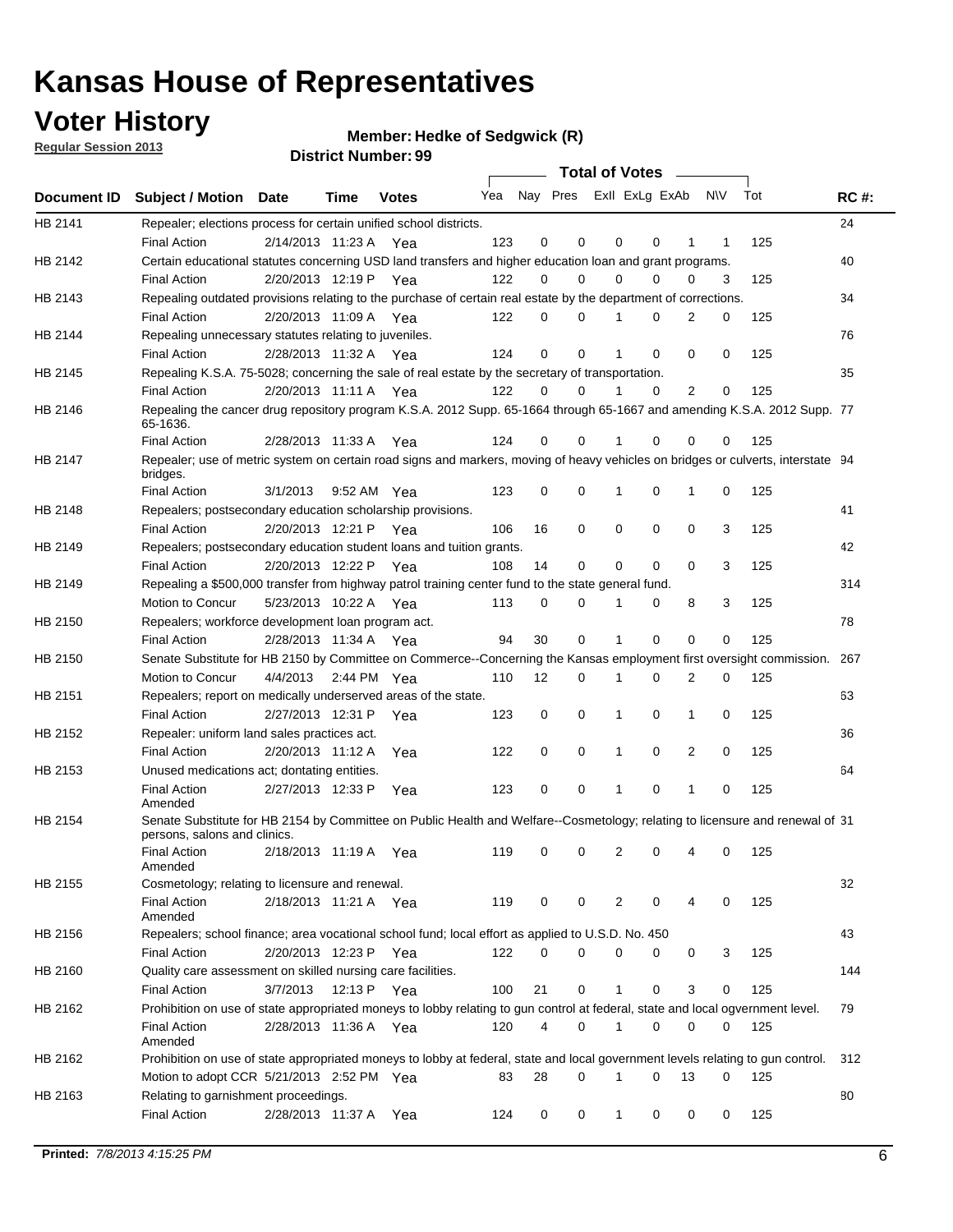## **Voter History**

**Member: Hedke of Sedgwick (R)** 

**Regular Session 2013**

|                |                                                                                                                                                                                                                                    |                       |             |              |     |          |          | <b>Total of Votes</b> |   |   |              |     |             |
|----------------|------------------------------------------------------------------------------------------------------------------------------------------------------------------------------------------------------------------------------------|-----------------------|-------------|--------------|-----|----------|----------|-----------------------|---|---|--------------|-----|-------------|
| Document ID    | Subject / Motion Date                                                                                                                                                                                                              |                       | Time        | <b>Votes</b> | Yea | Nay Pres |          | Exll ExLg ExAb        |   |   | <b>NV</b>    | Tot | <b>RC#:</b> |
| HB 2164        | Relating to jurors; information disqualifying prospective juror from jury service.                                                                                                                                                 |                       |             |              |     |          |          |                       |   |   |              |     | 47          |
|                | <b>Final Action</b>                                                                                                                                                                                                                | 2/25/2013 12:12 P Yea |             |              | 75  | 45       | 0        | 0                     | 0 | 0 | 5            | 125 |             |
| HB 2164        | Amended<br>Juries and grand juries.                                                                                                                                                                                                |                       |             |              |     |          |          |                       |   |   |              |     | 284         |
|                |                                                                                                                                                                                                                                    |                       |             |              |     | 28       | 0        |                       | 0 | 2 | $\mathbf{1}$ | 125 |             |
|                | Motion to Adopt CCR 4/5/2013                                                                                                                                                                                                       |                       |             | 5:53 PM Yea  | 92  |          |          | 2                     |   |   |              |     |             |
| HB 2166        | Sub HB 2166 by Committee on Judiciary -- Relating to the medical assistance recovery program.                                                                                                                                      |                       |             |              |     |          |          |                       |   |   |              |     | 165         |
|                | Final Action Sub Bill 3/19/2013 10:34 A Yea<br>Amended                                                                                                                                                                             |                       |             |              | 112 | 11       | 0        |                       | 0 | 1 | 0            | 125 |             |
| HB 2167        | Establishing Native American legislative day at the capitol.                                                                                                                                                                       |                       |             |              |     |          |          |                       |   |   |              |     | 54          |
|                | <b>Final Action</b>                                                                                                                                                                                                                | 2/26/2013 2:17 PM Yea |             |              | 119 | 0        | 0        | 2                     | 0 | 2 | 2            | 125 |             |
| HB 2167        | Senate Substitute for HB 2167 by Committee on Federal and State Affairs -- Concerning fireworks; regulations thereof.                                                                                                              |                       |             |              |     |          |          |                       |   |   |              |     | 261         |
|                | Motion to Concur                                                                                                                                                                                                                   | 4/4/2013 11:11 A Yea  |             |              | 100 | 23       | $\Omega$ |                       | 0 | 1 | $\Omega$     | 125 |             |
| HB 2169        | Allowing for proceedings to determine final disposition of prisoner's pending probation revocations.                                                                                                                               |                       |             |              |     |          |          |                       |   |   |              |     | 49          |
|                | <b>Final Action</b>                                                                                                                                                                                                                | 2/26/2013 2:10 PM Yea |             |              | 119 | $\Omega$ | $\Omega$ | $\Omega$              | 0 | 0 | 6            | 125 |             |
| HB 2170        | Concerning sentencing dispositions, probation and postrelease supervision.                                                                                                                                                         |                       |             |              |     |          |          |                       |   |   |              |     | 110         |
|                | <b>Final Action</b><br>Amended                                                                                                                                                                                                     | 3/1/2013              |             | 10:23 A Yea  | 79  | 44       | 0        | 1                     | 0 | 1 | 0            | 125 |             |
| <b>HB 2170</b> | Concerning sentencing dispositions, probation and postrelease supervision.                                                                                                                                                         |                       |             |              |     |          |          |                       |   |   |              |     | 256         |
|                | Motion to Concur                                                                                                                                                                                                                   | 4/1/2013              | 10:54 A     | Yea          | 75  | 44       | 0        | 1                     | 0 | 2 | 3            | 125 |             |
| HB 2172        | Cemeteries; cemetery corporations and cemetery merchandise.                                                                                                                                                                        |                       |             |              |     |          |          |                       |   |   |              |     | 81          |
|                | <b>Final Action</b><br>Amended                                                                                                                                                                                                     | 2/28/2013 11:38 A     |             | Yea          | 124 | 0        | 0        | 1                     | 0 | 0 | 0            | 125 |             |
| HB 2176        | The Eisenhower foundation license plate.                                                                                                                                                                                           |                       |             |              |     |          |          |                       |   |   |              |     | 57          |
|                | <b>Final Action</b>                                                                                                                                                                                                                | 2/27/2013 12:11 P     |             | Yea          | 112 | 11       | 0        | 0                     | 0 |   |              | 125 |             |
| HB 2177        | Relating to motor carriers; concerning safety rules and regulations; certificates of convenience and necessity; transportation of 55<br>certain materials.                                                                         |                       |             |              |     |          |          |                       |   |   |              |     |             |
|                | <b>Final Action</b><br>Amended                                                                                                                                                                                                     | 2/26/2013 2:18 PM Yea |             |              | 119 | 0        | 0        | 2                     | 0 | 2 | 2            | 125 |             |
| HB 2179        | Amending the secretary of labor's role of taking assignment of wage claims.                                                                                                                                                        |                       |             |              |     |          |          |                       |   |   |              |     | 111         |
|                | <b>Final Action</b><br>Amended                                                                                                                                                                                                     | 3/1/2013              |             | 10:24 A Yea  | 87  | 36       | 0        | 1                     | 0 | 1 | 0            | 125 |             |
| HB 2181        | Authorizing licensing bodies to accept certain online distance education courses towards licensure for military service member 55<br>applicants                                                                                    |                       |             |              |     |          |          |                       |   |   |              |     |             |
|                | <b>Final Action</b>                                                                                                                                                                                                                | 2/27/2013 12:34 P     |             | Yea          | 123 | 0        | 0        | 1                     | 0 | 1 | 0            | 125 |             |
| HB 2182        | Relating to grand juries.                                                                                                                                                                                                          |                       |             |              |     |          |          |                       |   |   |              |     | 152         |
|                | <b>Final Action</b><br>Amended                                                                                                                                                                                                     | 3/13/2013 11:20 A     |             | Yea          | 100 | 24       | 0        | 0                     | 0 | 1 | 0            | 125 |             |
| HB 2183        | Substitute HB 2183 by Committee on Health and Human Services - - designation and control of infectious and contagious<br>diseases.                                                                                                 |                       |             |              |     |          |          |                       |   |   |              |     | 112         |
|                | Final Action Sub Bill 3/1/2013<br>Amended                                                                                                                                                                                          |                       |             | 10:26 A Yea  | 122 | 1        | 0        | $\mathbf{1}$          | 0 | 1 | 0            | 125 |             |
| HB 2183        | Substitute HB 2183 by Committee on Health and Human Services -- department of health and environment statutory duties<br>and functions, infectious and contagious diseases, laboratory services, health information technology and |                       |             |              |     |          |          |                       |   |   |              |     | 297         |
|                | Motion to Adopt CCR 4/5/2013                                                                                                                                                                                                       |                       |             | 9:37 PM Yea  | 120 | 0        | $\Omega$ | 2                     | 0 | 2 | $\mathbf{1}$ | 125 |             |
| HB 2185        | Consolidation of citites and counties; dual majority vote.                                                                                                                                                                         |                       |             |              |     |          |          |                       |   |   |              |     | 113         |
|                | <b>Final Action</b><br>Amended                                                                                                                                                                                                     | 3/1/2013              |             | 10:27 A Yea  | 119 | 4        | 0        | 1                     | 0 | 1 | 0            | 125 |             |
| HB 2193        | Public facilities; accessiblity standards for disabled persons.                                                                                                                                                                    |                       |             |              |     |          |          |                       |   |   |              |     | 145         |
|                | <b>Final Action</b>                                                                                                                                                                                                                | 3/7/2013              | 12:14 P Yea |              | 121 | 0        | 0        | 1                     | 0 | 3 | 0            | 125 |             |
| HB 2195        | Claims against the state; 2012 Joint Committee recommendations.                                                                                                                                                                    |                       |             |              |     |          |          |                       |   |   |              |     | 146         |
|                | <b>Final Action</b><br>Amended                                                                                                                                                                                                     | 3/7/2013              | 12:16 P Yea |              | 110 | 10       | 0        | $\mathbf{1}$          | 0 | 3 | $\mathbf{1}$ | 125 |             |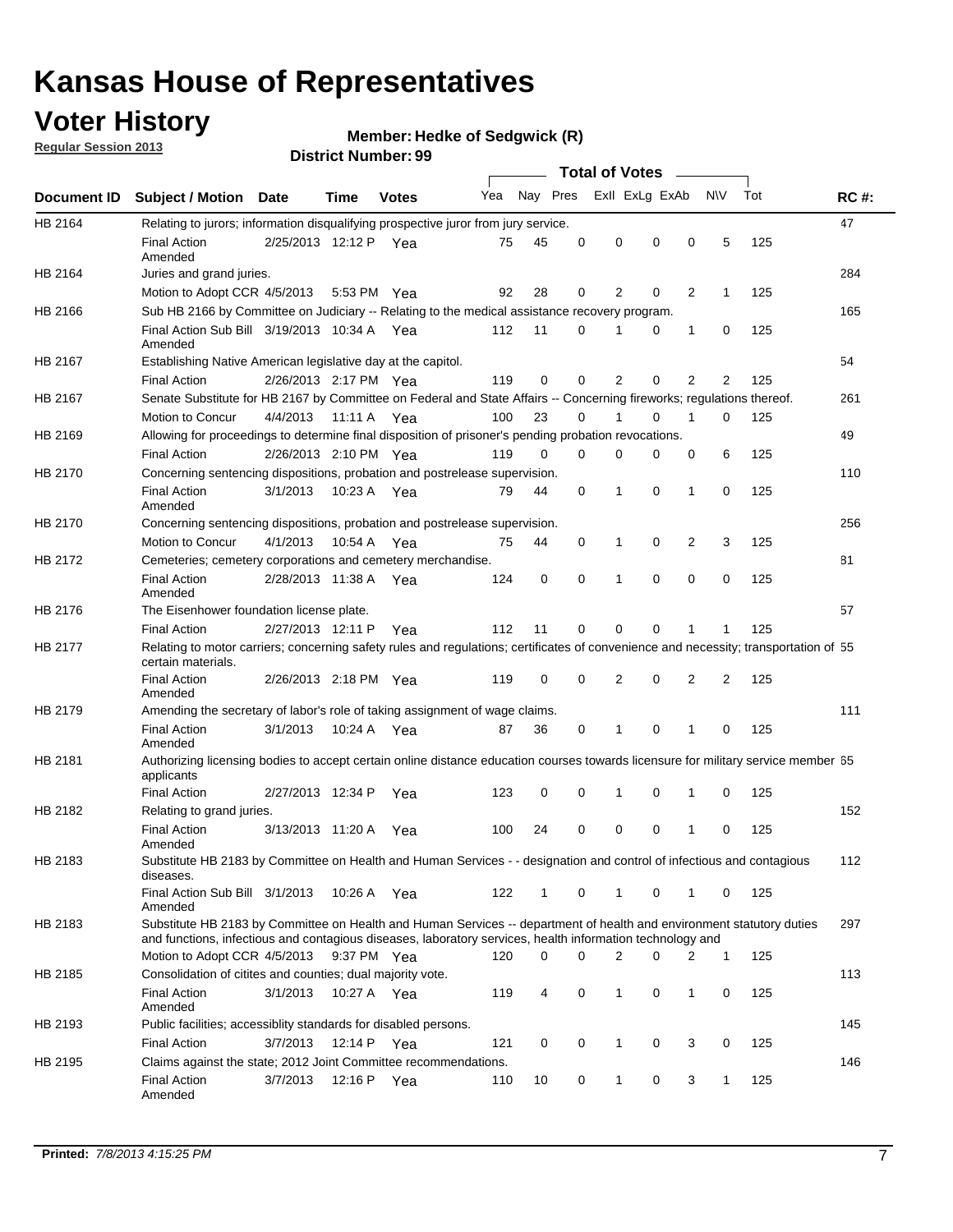## **Voter History**

**Member: Hedke of Sedgwick (R)** 

**Regular Session 2013**

|                |                                                                                                                                                                             |                       |             |              |     |             |   | <b>Total of Votes</b> |   |                |              |     |             |
|----------------|-----------------------------------------------------------------------------------------------------------------------------------------------------------------------------|-----------------------|-------------|--------------|-----|-------------|---|-----------------------|---|----------------|--------------|-----|-------------|
| Document ID    | <b>Subject / Motion Date</b>                                                                                                                                                |                       | Time        | <b>Votes</b> | Yea | Nay Pres    |   | Exll ExLg ExAb        |   |                | <b>NV</b>    | Tot | <b>RC#:</b> |
| HB 2197        | Kansas state high school activities association; membership of board of directors and executive board.                                                                      |                       |             |              |     |             |   |                       |   |                |              |     | 249         |
|                | <b>Emergency Final</b><br><b>Action Amend</b>                                                                                                                               | 3/26/2013 8:46 PM Yea |             |              | 69  | 53          | 0 |                       | 0 | 2              | 0            | 125 |             |
| HB 2199        | Second amendment protection act.                                                                                                                                            |                       |             |              |     |             |   |                       |   |                |              |     | 157         |
|                | <b>Final Action</b><br>Amended                                                                                                                                              | 3/14/2013 11:34 A     |             | Yea          | 94  | 29          | 0 | 0                     | 0 | 2              | 0            | 125 |             |
| HB 2199        | Senate Substitute for HB 2199 by Committee on Federal and State Affairs--Secretary of Administration; successor; diretor of                                                 |                       |             |              |     |             |   |                       |   |                |              |     | 313         |
|                | accounts and reports; certain rules and regulations; Kansas liquor control act.                                                                                             |                       |             |              |     |             |   |                       |   |                |              |     |             |
|                | Motion to adopt CCR 5/22/2013 2:17 PM Nav                                                                                                                                   |                       |             |              | 89  | 23          | 0 | 1                     | 0 | 12             | 0            | 125 |             |
| HB 2200        | Executive chief information technology officer; office of information tehcnology services.                                                                                  |                       |             |              |     |             |   |                       |   |                |              |     | 114         |
|                | <b>Final Action</b><br>Amended                                                                                                                                              | 3/1/2013              | 10:28 A     | Yea          | 121 | 2           | 0 | 1                     | 0 | 1              | 0            | 125 |             |
| HB 2201        | Telecommunications; regulation by the state corporation commission and distributions from the Kansas universal service<br>fund.                                             |                       |             |              |     |             |   |                       |   |                |              |     | 33          |
|                | <b>Final Action</b><br>Amended                                                                                                                                              | 2/18/2013 11:24 A     |             | Yea          | 118 | 1           | 0 | 2                     | 0 | 4              | 0            | 125 |             |
| HB 2201        | Telecommunications; regulation by the state corporation commission and distributions from the Kansas universal service<br>fund.                                             |                       |             |              |     |             |   |                       |   |                |              |     | 278         |
|                | Motion to Adopt CCR 4/5/2013                                                                                                                                                |                       | 12:57 P     | Yea          | 99  | 20          | 0 | 2                     | 0 | 3              | $\mathbf{1}$ | 125 |             |
| HB 2202        | Providing automatic relief from certain motor carrier restrictions upon the governor's declaration of emergency.                                                            |                       |             |              |     |             |   |                       |   |                |              |     | 44          |
|                | <b>Final Action</b><br>Amended                                                                                                                                              | 2/20/2013 12:25 P     |             | Yea          | 122 | 0           | 0 | 0                     | 0 | 0              | 3            | 125 |             |
| HB 2203        | Relating to exercise of religion.                                                                                                                                           |                       |             |              |     |             |   |                       |   |                |              |     | 115         |
|                | <b>Final Action</b><br>Amended                                                                                                                                              | 3/1/2013              | 10:31 A     | Yea          | 109 | 14          | 0 | 1                     | 0 | 1              | 0            | 125 |             |
| HB 2203        | Relating to exercise of religion.                                                                                                                                           |                       |             |              |     |             |   |                       |   |                |              |     | 200         |
|                | Motion to Concur                                                                                                                                                            | 3/25/2013 9:41 AM     |             | Yea          | 109 | 12          | 0 | 2                     | 0 | 2              | 0            | 125 |             |
| HB 2204        | Relating to redemption of real property.                                                                                                                                    |                       |             |              |     |             |   |                       |   |                |              |     | 116         |
|                | <b>Final Action</b><br>Amended                                                                                                                                              | 3/1/2013              | 10:32 A     | Yea          | 123 | $\mathbf 0$ | 0 | 1                     | 0 | 1              | 0            | 125 |             |
| HB 2204        | Extending the judicial branch surcharge for two years.                                                                                                                      |                       |             |              |     |             |   |                       |   |                |              |     | 308         |
|                | Motion to adopt CCR 5/13/2013 10:38 A Yea                                                                                                                                   |                       |             |              | 121 | 1           | 0 | 0                     | 0 | 3              | 0            | 125 |             |
| HB 2205        | Adoption hearings; time and waiver of notice.                                                                                                                               |                       |             |              |     |             |   |                       |   |                |              |     | 117         |
|                | <b>Final Action</b><br>Amended                                                                                                                                              | 3/1/2013              | 10:33 A Yea |              | 123 | 0           | 0 | 1                     | 0 | 1              | 0            | 125 |             |
| HB 2207        | Substitute HB 2207 by Committee on Agriculture and Natural Resources--Amending provisions relating to the regulation and<br>certification of animal feeding facilities.     |                       |             |              |     |             |   |                       |   |                |              |     | 56          |
|                | Final Action Sub Bill 2/26/2013 2:20 PM Yea                                                                                                                                 |                       |             |              | 119 | 0           | 0 | 2                     | 0 | $\overline{2}$ | 2            | 125 |             |
| <b>HB 2207</b> | Substitute HB 2207 by Committee on Agriculture and Natural Resources--Amending provisions relating to the regulation and 257<br>certification of animal feeding facilities. |                       |             |              |     |             |   |                       |   |                |              |     |             |
|                | Motion to Concur                                                                                                                                                            | 4/1/2013              | 2:23 PM Yea |              | 119 | 0           | 0 | 1                     | 0 | 3              | 2            | 125 |             |
| HB 2209        | Amendments to the Kansas offender registration act.                                                                                                                         |                       |             |              |     |             |   |                       |   |                |              |     | 66          |
|                | <b>Final Action</b><br>Amended                                                                                                                                              | 2/27/2013 12:35 P Yea |             |              | 123 | 0           | 0 | $\mathbf{1}$          | 0 | $\mathbf{1}$   | 0            | 125 |             |
| HB 2210        | Elections; change of party affiliation.                                                                                                                                     |                       |             |              |     |             |   |                       |   |                |              |     | 132         |
|                | <b>Emergency Final</b><br><b>Action Amend</b>                                                                                                                               | 3/1/2013              | 1:02 PM Yea |              | 72  | 49          | 0 |                       | 0 | 1              | 2            | 125 |             |
| HB 2212        | Concerning the requirements to receiving a service grant through the veterans claims assistance program.                                                                    |                       |             |              |     |             |   |                       |   |                |              |     | 118         |
|                | <b>Final Action</b>                                                                                                                                                         | 3/1/2013              | 10:34 A Yea |              | 123 | 0           | 0 | $\mathbf{1}$          | 0 | 1              | 0            | 125 |             |
| HB 2213        | Member elections and retirement benefit determinations and one-time payments under KPERS act of 2015.                                                                       |                       |             |              |     |             |   |                       |   |                |              |     | 27          |
|                | <b>Final Action</b><br>Amended                                                                                                                                              | 2/15/2013 11:19 A Yea |             |              | 115 | 0           | 0 | 2                     | 2 | 3              | 3            | 125 |             |
| HB 2213        | Member elections and retirement benefit determinations and one-time payments under KPERS act of 2015.                                                                       |                       |             |              |     |             |   |                       |   |                |              |     | 311         |
|                | Motion to adopt CCR 5/20/2013 2:11 PM Yea                                                                                                                                   |                       |             |              | 104 | $\Omega$    | 0 | 1                     | 0 | 16             | 4            | 125 |             |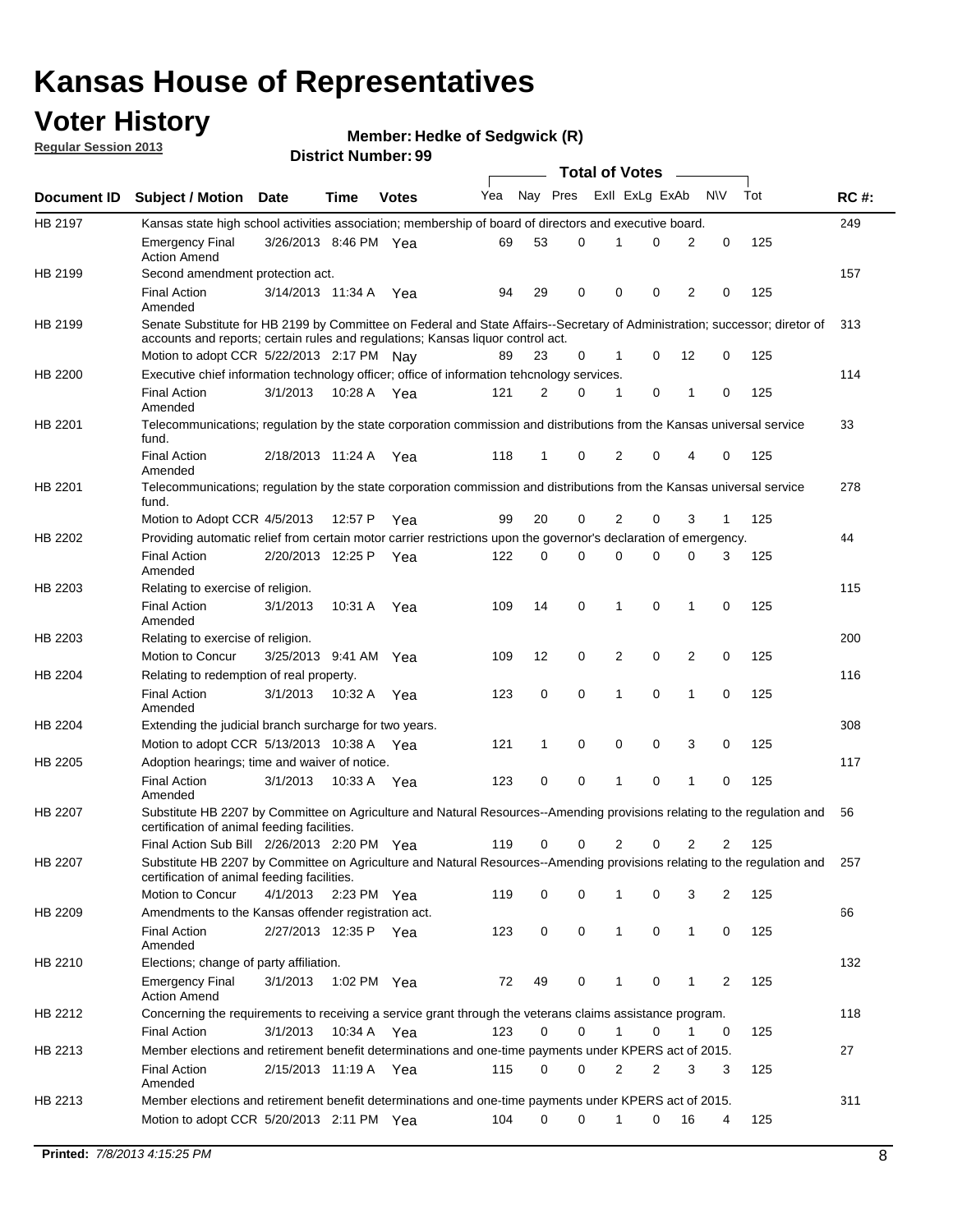## **Voter History**

**Member: Hedke of Sedgwick (R)** 

**Regular Session 2013**

|             |                                                                                                                                                                                                               |                       |         |              |     |                |          | <b>Total of Votes</b> |             |    |           |     |             |
|-------------|---------------------------------------------------------------------------------------------------------------------------------------------------------------------------------------------------------------|-----------------------|---------|--------------|-----|----------------|----------|-----------------------|-------------|----|-----------|-----|-------------|
| Document ID | <b>Subject / Motion Date</b>                                                                                                                                                                                  |                       | Time    | <b>Votes</b> | Yea |                | Nay Pres | Exll ExLg ExAb        |             |    | <b>NV</b> | Tot | <b>RC#:</b> |
| HB 2216     | Repealing certain joint committees and amending related statutes; amending the joint committees on special claims against<br>the state.                                                                       |                       |         |              |     |                |          |                       |             |    |           |     | 119         |
|             | <b>Final Action</b><br>Amended                                                                                                                                                                                | 3/1/2013              | 10:36 A | Yea          | 91  | 32             | 0        | 1                     | 0           | 1  | 0         | 125 |             |
| HB 2216     | Repealing certain joint committees and amending related statutes; amending the joint committees on special claims against<br>the state.                                                                       |                       |         |              |     |                |          |                       |             |    |           |     | 323         |
|             | Motion to adopt CCR 6/2/2013                                                                                                                                                                                  |                       | 12:18 A | Yea          | 81  | 28             | 0        | 1                     | 0           | 6  | 9         | 125 |             |
| HB 2217     | Creating the crime of female genital mutilation and setting the penalty.                                                                                                                                      |                       |         |              |     |                |          |                       |             |    |           |     | 120         |
|             | <b>Final Action</b><br>Amended                                                                                                                                                                                | 3/1/2013              | 10:37 A | Yea          | 123 | 0              | 0        | 1                     | $\mathbf 0$ | 1  | 0         | 125 |             |
| HB 2218     | Driving under the influence of alcohol or drugs; tests; implied consent; administrative hearings.                                                                                                             |                       |         |              |     |                |          |                       |             |    |           |     | 82          |
|             | <b>Final Action</b>                                                                                                                                                                                           | 2/28/2013 11:40 A Yea |         |              | 124 | 0              | 0        |                       | $\Omega$    | 0  | 0         | 125 |             |
| HB 2218     | Driving under the influence of alcohol or drugs; boating under the influence of alcohol or drugs; tests; implied consent;<br>administrative hearings; aggravated battery DUI.<br>Motion to adopt CCR 5/9/2013 |                       | 11:46 A | Yea          | 120 | $\overline{2}$ | 0        | 1                     | 0           | 1  | 1         | 125 | 303         |
| HB 2221     | Enacting the equal access act; school employees; professional employees organization.                                                                                                                         |                       |         |              |     |                |          |                       |             |    |           |     | 83          |
|             | <b>Final Action</b>                                                                                                                                                                                           | 2/28/2013 11:42 A Yea |         |              | 71  | 53             | 0        | 1                     | 0           | 0  | 0         | 125 |             |
| HB 2222     | School districts; bullying policies.                                                                                                                                                                          |                       |         |              |     |                |          |                       |             |    |           |     | 141         |
|             | <b>Emergency Final</b><br><b>Action Amend</b>                                                                                                                                                                 | 3/1/2013              |         | 1:13 PM Yea  | 119 | $\mathbf 1$    | 1        | 1                     | 0           | 1  | 2         | 125 |             |
| HB 2228     | Decreased employer payments to group insurance reserve fund for KPERS plan of death and long-term disability benefits<br>during fiscal years 2014 and 2015.                                                   |                       |         |              |     |                |          |                       |             |    |           |     | 28          |
|             | <b>Final Action</b><br>Amended                                                                                                                                                                                | 2/15/2013 11:21 A Yea |         |              | 115 | 0              | 0        | 2                     | 2           | 3  | 3         | 125 |             |
| HB 2231     | Substitute HB 2231 by Committee on Appropriations - Appropriations for FY 2014, FY 2015, FY 2016, FY 2017 and FY 2018<br>for various state agencies; capital improvement projects.                            |                       |         |              |     |                |          |                       |             |    |           |     | 177         |
|             | Final Action Sub Bill 3/20/2013 10:29 A<br>Amended                                                                                                                                                            |                       |         | Yea          | 68  | 55             | 0        | 1                     | 0           | 1  | 0         | 125 |             |
| HB 2234     | Contracts between the Kansas turnpike authority and the Kansas department of transportation.                                                                                                                  |                       |         |              |     |                |          |                       |             |    |           |     | 151         |
|             | <b>Final Action</b><br>Amended                                                                                                                                                                                | 3/11/2013 11:16 A     |         | Yea          | 81  | 41             | $\Omega$ | 0                     | 1           | 2  | 0         | 125 |             |
| HB 2234     | Naming the secretary of transportation as the director of operations of the Kansas turnpike authority; pertaining to certain<br>contracts between the authority and the department of transportation.         |                       |         |              |     |                |          |                       |             |    |           |     | 299         |
|             | Motion to Adopt CCR 4/5/2013                                                                                                                                                                                  |                       | 10:12 P | Yea          | 76  | 44             | 0        | 2                     | 0           | 2  | 1         | 125 |             |
| HB 2244     | Taxation of watercraft.<br><b>Emergency Final</b>                                                                                                                                                             | 3/26/2013 8:49 PM Yea |         |              | 107 | 15             | 0        | 1                     | 0           | 2  | 0         | 125 | 250         |
|             | <b>Action Amend</b>                                                                                                                                                                                           |                       |         |              |     |                |          |                       |             |    |           |     |             |
| HB 2249     | City annexation of fire district land; double taxation; refund.                                                                                                                                               |                       |         |              |     |                |          |                       |             |    |           |     | 121         |
|             | <b>Final Action</b><br>Amended                                                                                                                                                                                | 3/1/2013              | 10:39 A | Nay          | 101 | 22             | 0        | 1                     | 0           | 1  | 0         | 125 |             |
| HB 2249     | Certain property issues; fire districts; historic preservation; solid waste.                                                                                                                                  |                       |         |              |     |                |          |                       |             |    |           |     | 310         |
|             | Motion to Adopt CCR 5/17/2013 10:25 A ExAb                                                                                                                                                                    |                       |         |              | 92  | 18             | 0        | 1                     | $\Omega$    | 14 | 0         | 125 |             |
| HB 2252     | Eliminating the statute of limitations for prosecutions of rape and aggravated criminal sodomy.                                                                                                               |                       |         |              |     |                |          |                       |             |    |           |     | 122         |
|             | <b>Final Action</b><br>Amended                                                                                                                                                                                | 3/1/2013              |         | 10:40 A Yea  | 123 | 0              | 0        | 1                     | 0           | 1  | 0         | 125 |             |
| HB 2253     | Abortion; prohibiting funding for abortion services; amending late-term abortion and woman's- right-to-know statutes.                                                                                         |                       |         |              |     |                |          |                       |             |    |           |     | 178         |
|             | <b>Final Action</b><br>Amended                                                                                                                                                                                | 3/20/2013 10:31 A Yea |         |              | 92  | 31             | 0        | 1                     | 0           | 1  | 0         | 125 |             |
| HB 2253     | Abortion; prohibiting funding for abortion services; amending late-term abortion and woman's- right-to-know statutes.                                                                                         |                       |         |              |     |                |          |                       |             |    |           |     | 301         |
|             | Motion to Adopt CCR 4/5/2013                                                                                                                                                                                  |                       |         | 10:34 P Yea  | 90  | 30             | 0        | $\overline{2}$        | 0           | 2  |           | 125 |             |
| HB 2255     | Economic development; investments in telecommunications machinery and equipment.                                                                                                                              |                       |         |              |     |                |          |                       |             |    |           |     | 142         |
|             | EFA Sub Bill<br>Amended                                                                                                                                                                                       | 3/1/2013              |         | 1:15 PM Yea  | 116 | 5              | 0        | 1                     | 0           | 1  | 2         | 125 |             |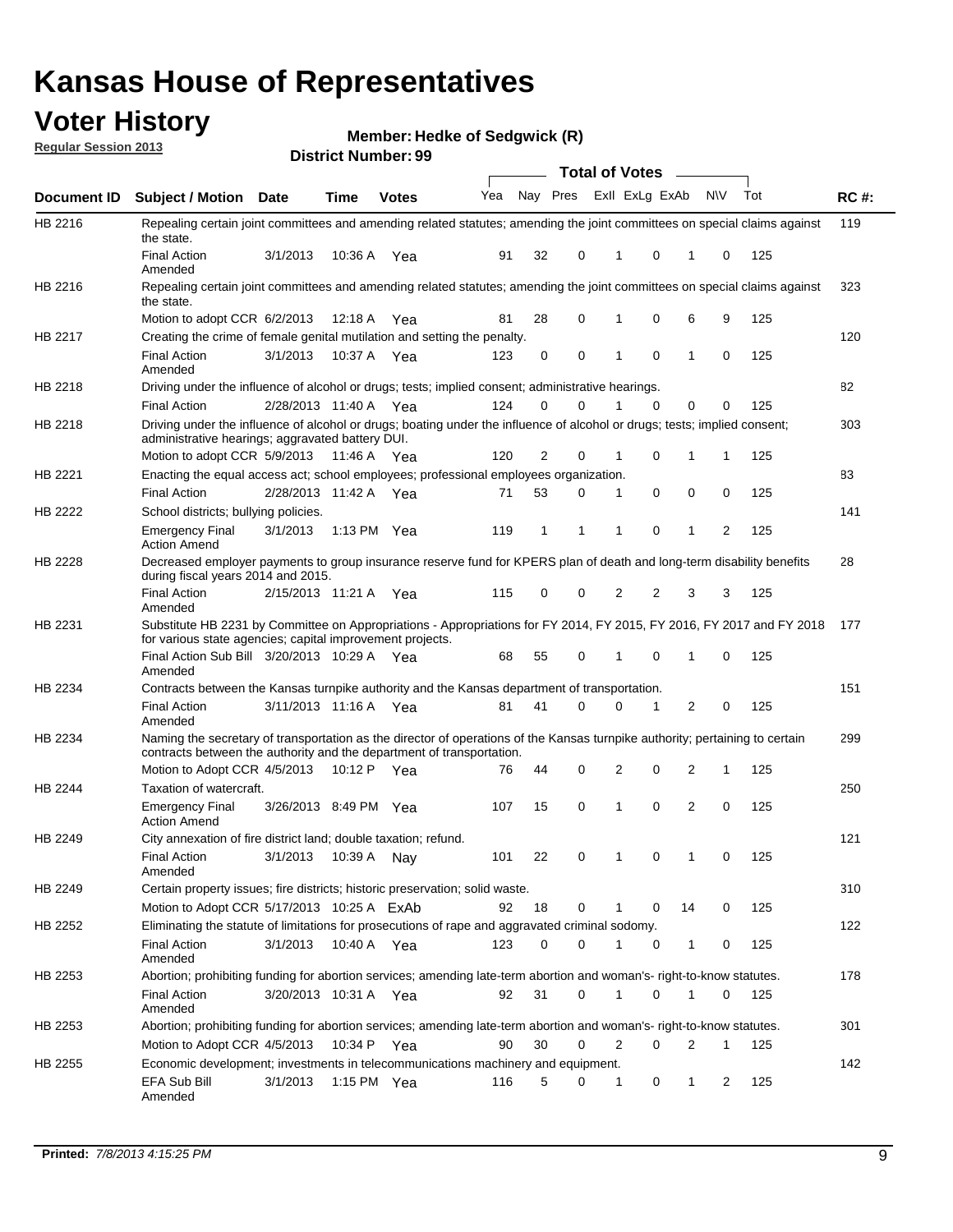## **Voter History**

**Member: Hedke of Sedgwick (R)** 

**Regular Session 2013**

|                    |                                                                                                                                                                                       |                       | טט . וסעוווµט וענוש |              |     |                         |             | <b>Total of Votes</b> |              | $\sim$         |              |     |             |
|--------------------|---------------------------------------------------------------------------------------------------------------------------------------------------------------------------------------|-----------------------|---------------------|--------------|-----|-------------------------|-------------|-----------------------|--------------|----------------|--------------|-----|-------------|
| <b>Document ID</b> | <b>Subject / Motion</b>                                                                                                                                                               | Date                  | Time                | <b>Votes</b> | Yea | Nay Pres Exll ExLg ExAb |             |                       |              |                | N\V          | Tot | <b>RC#:</b> |
| HB 2259            | Domestic relations; relating to dissolution of marriage;                                                                                                                              |                       |                     |              |     |                         |             |                       |              |                |              |     | 58          |
|                    | <b>Final Action</b>                                                                                                                                                                   | 2/27/2013 12:12 P     |                     | Yea          | 123 | 0                       | 0           | 1                     | 0            | 1              | $\Omega$     | 125 |             |
| HB 2261            | Authorizing the expenditure of unencumbered balances held by school district; removing the cap for contingency reserve<br>fund.                                                       |                       |                     |              |     |                         |             |                       |              |                |              |     | 48          |
|                    | <b>Final Action</b><br>Amended                                                                                                                                                        | 2/25/2013 12:13 P     |                     | Yea          | 120 | 0                       | 0           | 0                     | 0            | 0              | 5            | 125 |             |
| HB 2261            | School districts; expenditure of unencumbered bala ces; removing the cap for contingency reserve fund; establishing celebrate 305<br>freedom week; bullying policies. ies.            |                       |                     |              |     |                         |             |                       |              |                |              |     |             |
|                    | Motion to adopt CCR 5/9/2013                                                                                                                                                          |                       | 2:25 PM Yea         |              | 119 | 1                       | 0           |                       | 0            | 4              | 0            | 125 |             |
| HB 2262            | Substitute HB 2262 by Committee on Appropriations - Amending the percentage amount that is deposited into the oil and gas 210<br>valuation depletion trust fund from 12.41% to 8.25%. |                       |                     |              |     |                         |             |                       |              |                |              |     |             |
|                    | Final Action Sub Bill 3/26/2013 9:58 AM Yea                                                                                                                                           |                       |                     |              | 96  | 23                      | 0           |                       | 0            | 5              | 0            | 125 |             |
| HB 2267            | Income tax, credits, high performance incentive program; subtraction modifications, certain expenses related to living dinor<br>organ donations.                                      |                       |                     |              |     |                         |             |                       |              |                |              |     | 252         |
|                    | <b>Emergency Final</b><br><b>Action Amend</b>                                                                                                                                         | 3/26/2013 8:52 PM Yea |                     |              | 106 | 16                      | 0           | 1                     | 0            | 2              | 0            | 125 |             |
| HB 2269            | John Bower memorial highway.                                                                                                                                                          |                       |                     |              |     |                         |             |                       |              |                |              |     | 84          |
|                    | <b>Final Action</b><br>Amended                                                                                                                                                        | 2/28/2013 11:44 A Yea |                     |              | 114 | 10                      | 0           | 1                     | 0            | 0              | 0            | 125 |             |
| HB 2272            | Exempting IRB-purchased property from property taxatin without state ownerhsip requirement.                                                                                           |                       |                     |              |     |                         |             |                       |              |                |              |     | 123         |
|                    | <b>Final Action</b>                                                                                                                                                                   | 3/1/2013              | 10:41 A Yea         |              | 123 | 0                       | 0           | 1                     | 0            | $\mathbf{1}$   | 0            | 125 |             |
| HB 2278            | Creating a penalty enhancement for the theft or burglary of a firearm.                                                                                                                |                       |                     |              |     |                         |             |                       |              |                |              |     | 135         |
|                    | <b>Emergency Final</b><br><b>Action Amend</b>                                                                                                                                         | 3/1/2013              | 1:06 PM Yea         |              | 117 | 4                       | $\mathbf 0$ | $\mathbf 1$           | $\Omega$     | 1              | 2            | 125 |             |
| HB 2280            | School districts; establishing celebrate freedom week and related curriculum.                                                                                                         |                       |                     |              |     |                         |             |                       |              |                |              |     | 140         |
|                    | <b>Emergency Final</b><br><b>Action Amend</b>                                                                                                                                         | 3/1/2013              | 1:12 PM Yea         |              | 95  | 25                      | 1           | 1                     | 0            | 1              | 2            | 125 |             |
| HB 2294            | Kansas uniform securities act.                                                                                                                                                        |                       |                     |              |     |                         |             |                       |              |                |              |     | 124         |
|                    | <b>Final Action</b>                                                                                                                                                                   | 3/1/2013              | 10:42 A Yea         |              | 123 | 0                       | 0           | 1                     | $\mathbf 0$  | $\mathbf{1}$   | 0            | 125 |             |
| HB 2296            | Campaign finance; permitted uses of campaign funds.                                                                                                                                   |                       |                     |              |     |                         |             |                       |              |                |              |     | 148         |
|                    | <b>Final Action</b>                                                                                                                                                                   | 3/8/2013              | 11:12 A Yea         |              | 120 | $\mathbf{1}$            | 0           | 0                     | $\mathbf{1}$ | $\overline{2}$ | $\mathbf{1}$ | 125 |             |
| HB 2298            | Amending the crimes of interference with law enforcement and giving a false alarm.                                                                                                    |                       |                     |              |     |                         |             |                       |              |                |              |     | 136         |
|                    | <b>Emergency Final</b><br>Action                                                                                                                                                      | 3/1/2013              | 1:07 PM Yea         |              | 121 | 0                       | 0           | 1                     | 0            | $\mathbf{1}$   | 2            | 125 |             |
| HB 2302            | Relating to drug screening, criminal history record check and fingerprinting of certain persons and employees.                                                                        |                       |                     |              |     |                         |             |                       |              |                |              |     | 85          |
|                    | <b>Final Action</b><br>Amended                                                                                                                                                        | 2/28/2013 11:45 A Yea |                     |              | 124 | 0                       | $\Omega$    | 1                     | 0            | 0              | $\mathbf 0$  | 125 |             |
| HB 2303            | Relating to drivier's license fees; driving under the influence equipment fund.                                                                                                       |                       |                     |              |     |                         |             |                       |              |                |              |     | 125         |
|                    | <b>Final Action</b><br>Amended                                                                                                                                                        | 3/1/2013              | 10:44 A             | Yea          | 113 | 10                      | 0           | 1                     | 0            | 1              | 0            | 125 |             |
| HB 2305            | Kansas storage tank act and containment of underground storage tanks.                                                                                                                 |                       |                     |              |     |                         |             |                       |              |                |              |     | 126         |
|                    | <b>Final Action</b>                                                                                                                                                                   | 3/1/2013              | 10:45 A             | Yea          | 123 | 0                       | 0           | 1                     | 0            | $\mathbf{1}$   | 0            | 125 |             |
| HB 2305            | Kansas storage tank act and containment of underground storage tanks.                                                                                                                 |                       |                     |              |     |                         |             |                       |              |                |              |     | 197         |
|                    | Motion to Concur                                                                                                                                                                      | 3/22/2013 11:36 A     |                     | Yea          | 119 | 0                       | 0           | 2                     | 0            | 3              | $\mathbf{1}$ | 125 |             |
| HB 2311            | Increasing delinquent registration fees.                                                                                                                                              |                       |                     |              |     |                         |             |                       |              |                |              |     | 127         |
|                    | <b>Final Action</b>                                                                                                                                                                   | 3/1/2013              | 10:50 A             | Nay          | 24  | 99                      | 0           | $\mathbf{1}$          | 0            | $\mathbf{1}$   | 0            | 125 |             |
| HB 2312            | Kansas uninsurable health insurance plan; increase in life time limit.<br><b>Final Action</b>                                                                                         | 3/1/2013              | 9:53 AM Yea         |              | 123 | 0                       | 0           | 1                     | 0            | 1              | 0            | 125 | 95          |
| HB 2318            | Authorizing use of motorcycle headlamp modulation systems and side lamps.                                                                                                             |                       |                     |              |     |                         |             |                       |              |                |              |     | 128         |
|                    | <b>Final Action</b><br>Amended                                                                                                                                                        | 3/1/2013              | 10:52 A Yea         |              | 123 | 0                       | 0           | 1                     | 0            | $\mathbf{1}$   | 0            | 125 |             |
| HB 2318            | Authorizing use of motorcycle headlamp modulation systems and side lamps.                                                                                                             |                       |                     |              |     |                         |             |                       |              |                |              |     | 201         |
|                    | Motion to Concur                                                                                                                                                                      | 3/25/2013 9:44 AM Yea |                     |              | 121 | 0                       | 0           | 2                     | 0            | 2              | 0            | 125 |             |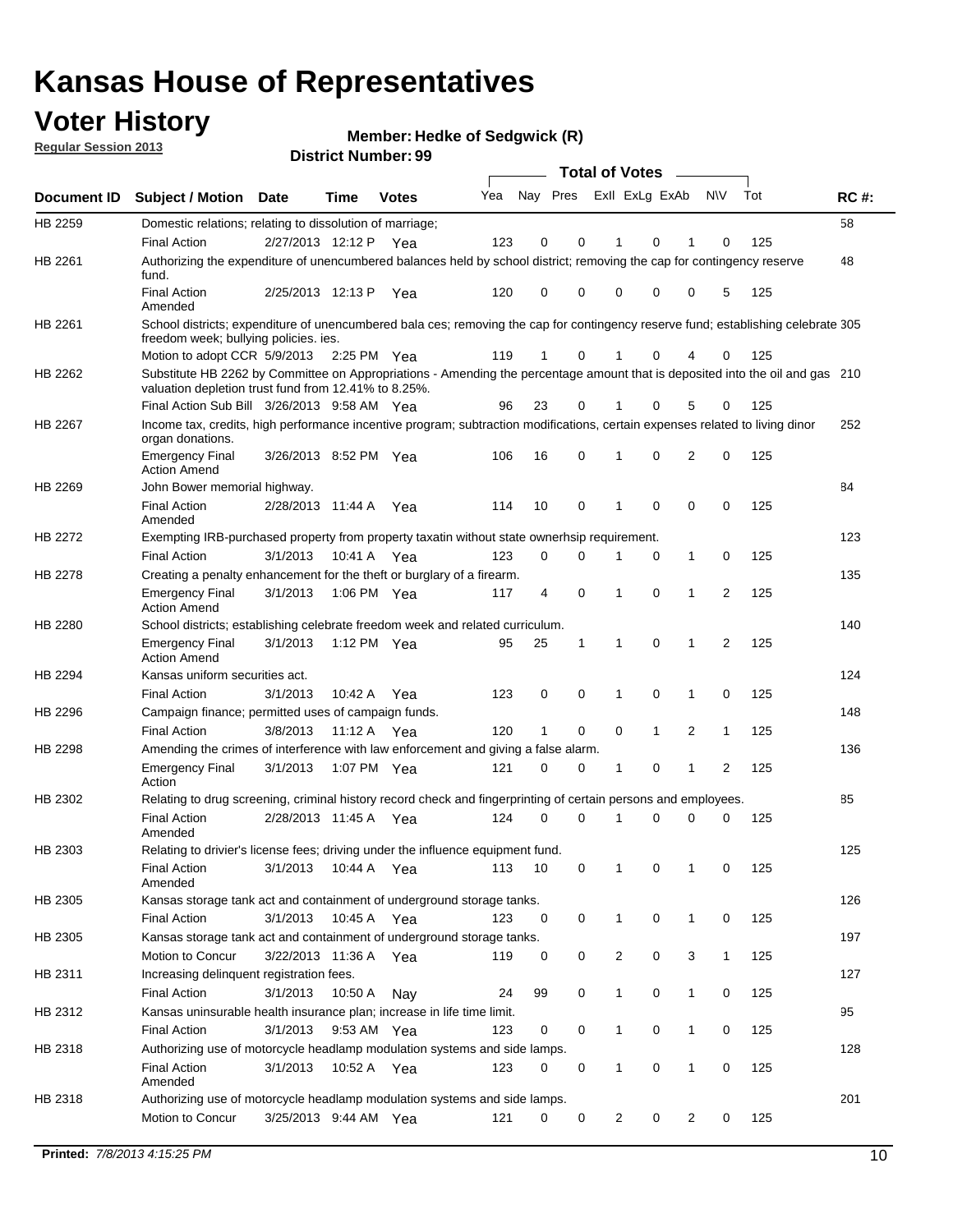## **Voter History**

**Member: Hedke of Sedgwick (R)** 

**Regular Session 2013**

#### **District Number: 99**

|             |                                                                                                                                                                                             |                       |             |              |     |             |   | <b>Total of Votes</b> |             |                |              |     |             |
|-------------|---------------------------------------------------------------------------------------------------------------------------------------------------------------------------------------------|-----------------------|-------------|--------------|-----|-------------|---|-----------------------|-------------|----------------|--------------|-----|-------------|
| Document ID | <b>Subject / Motion</b>                                                                                                                                                                     | <b>Date</b>           | Time        | <b>Votes</b> | Yea | Nay Pres    |   | Exll ExLg ExAb        |             |                | <b>NV</b>    | Tot | <b>RC#:</b> |
| HB 2319     | Creating the coalition of innovative districts act.                                                                                                                                         |                       |             |              |     |             |   |                       |             |                |              |     | 149         |
|             | <b>Final Action</b><br>Amended                                                                                                                                                              | 3/8/2013              |             | 11:17 A Yea  | 74  | 47          | 0 | 0                     | 1           | 3              | 0            | 125 |             |
| HB 2319     | Creating the coalition of innovative districts act.                                                                                                                                         |                       |             |              |     |             |   |                       |             |                |              |     | 279         |
|             | Motion to Adopt CCR 4/5/2013                                                                                                                                                                |                       |             | 1:03 PM Yea  | 71  | 47          | 0 | 2                     | 0           | 3              | 2            | 125 |             |
| HB 2322     | Relating to the division of health of the department of health and environment.                                                                                                             |                       |             |              |     |             |   |                       |             |                |              |     | 86          |
|             | <b>Final Action</b><br>Amended                                                                                                                                                              | 2/28/2013 11:46 A Yea |             |              | 118 | 6           | 0 | 1                     | 0           | 0              | 0            | 125 |             |
| HB 2326     | VoIP and IP enabled services.                                                                                                                                                               |                       |             |              |     |             |   |                       |             |                |              |     | 129         |
|             | <b>Final Action</b><br>Amended                                                                                                                                                              | 3/1/2013              | 10:53 A     | Yea          | 123 | 0           | 0 | 1                     | $\mathbf 0$ | 1              | 0            | 125 |             |
| HB 2338     | Courts; docket fees.                                                                                                                                                                        |                       |             |              |     |             |   |                       |             |                |              |     | 211         |
|             | <b>Final Action</b><br>Amended                                                                                                                                                              | 3/26/2013 10:00 A     |             | Yea          | 67  | 52          | 0 | 1                     | 0           | 5              | 0            | 125 |             |
| HB 2339     | Allowing insurers to return premiums to a policyholder separate from the notice of an adverse underwriting decision.                                                                        |                       |             |              |     |             |   |                       |             |                |              |     | 67          |
|             | <b>Final Action</b>                                                                                                                                                                         | 2/28/2013 11:16 A Yea |             |              | 124 | 0           | 0 | 1                     | 0           | 0              | 0            | 125 |             |
| HB 2339     | Combining life insurance with certain additional health related riders, insurance agents-lines of insurance, health insurance for 287<br>certain firefighters and law enforcement officers. |                       |             |              |     |             |   |                       |             |                |              |     |             |
|             | Motion to Adopt CCR 4/5/2013 7:15 PM Yea                                                                                                                                                    |                       |             |              | 116 | 4           | 0 | 2                     | 0           | 2              | 1            | 125 |             |
| HB 2343     | Relating to the secretary of health and environment; office of laboratory services.                                                                                                         |                       |             |              |     |             |   |                       |             |                |              |     | 130         |
|             | <b>Final Action</b>                                                                                                                                                                         | 3/1/2013              | 10:54 A Yea |              | 89  | 34          | 0 | 1                     | 0           | 1              | 0            | 125 |             |
| HB 2349     | School districts; audit by legislative post audit committee.                                                                                                                                |                       |             |              |     |             |   |                       |             |                |              |     | 87          |
|             | <b>Final Action</b><br>Amended                                                                                                                                                              | 2/28/2013 11:48 A Yea |             |              | 120 | 4           | 0 | 1                     | 0           | 0              | $\mathbf 0$  | 125 |             |
| HB 2349     | School districts; audit by legislative post audit committee.                                                                                                                                |                       |             |              |     |             |   |                       |             |                |              |     | 291         |
|             | Motion to Concur                                                                                                                                                                            | 4/5/2013              | 7:55 PM Yea |              | 118 | 2           | 0 | 2                     | 0           | 2              | $\mathbf{1}$ | 125 |             |
| HB 2352     | Maximum benefits increased for certain members of the Kansas police and firemen's retirement system.                                                                                        |                       |             |              |     |             |   |                       |             |                |              |     | 88          |
|             | <b>Final Action</b>                                                                                                                                                                         | 2/28/2013 11:49 A     |             | Yea          | 124 | 0           | 0 | 1                     | 0           | 0              | 0            | 125 |             |
| HB 2353     | Adding certain controlled substances as schedule I drugs.                                                                                                                                   |                       |             |              |     |             |   |                       |             |                |              |     | 138         |
|             | <b>Emergency Final</b><br>Action                                                                                                                                                            | 3/1/2013              |             | 1:09 PM Yea  | 121 | 0           | 0 | $\mathbf 1$           | 0           | 1              | 2            | 125 |             |
| HB 2357     | 242nd engineer company ae" KS army national guard ae" membrial highway.                                                                                                                     |                       |             |              |     |             |   |                       |             |                |              |     | 96          |
|             | <b>Final Action</b>                                                                                                                                                                         | 3/1/2013              |             | 9:54 AM Yea  | 123 | 0           | 0 | 1                     | 0           | 1              | 0            | 125 |             |
| HB 2357     | 242nd engineer company-KS army national guard- highway.                                                                                                                                     |                       |             |              |     |             |   |                       |             |                |              |     | 202         |
|             | Motion to Concur                                                                                                                                                                            | 3/25/2013 9:47 AM Yea |             |              | 121 | $\mathbf 0$ | 0 | 2                     | 0           | $\overline{2}$ | 0            | 125 |             |
| HB 2363     | Exempting certain aggregate mining operations from department of health and environment regulations.                                                                                        |                       |             |              |     |             |   |                       |             |                |              |     | 131         |
|             | <b>Final Action</b><br>Amended                                                                                                                                                              | 3/1/2013              |             | 10:56 A Yea  | 123 | 0           | 0 | $\mathbf{1}$          | 0           | 1              | 0            | 125 |             |
| HB 2363     | Water; wastewater regulations for sand and gravel; streams, dams and water obstructions.                                                                                                    |                       |             |              |     |             |   |                       |             |                |              |     | 280         |
|             | Motion to Adopt CCR 4/5/2013                                                                                                                                                                |                       |             | 1:10 PM Yea  | 119 | 0           | 0 | 2                     | 0           | 3              | 1            | 125 |             |
| HB 2368     | Relating to the governor's mental health services planning council.                                                                                                                         |                       |             |              |     |             |   |                       |             |                |              |     | 137         |
|             | <b>Emergency Final</b><br><b>Action Amend</b>                                                                                                                                               | 3/1/2013              |             | 1:08 PM Yea  | 121 | 0           | 0 | 1                     | 0           | 1              | 2            | 125 |             |
| HB 2377     | Relating to court fees and costs; judicial branch surcharge fund.                                                                                                                           |                       |             |              |     |             |   |                       |             |                |              |     | 212         |
|             | <b>Final Action</b>                                                                                                                                                                         | 3/26/2013 10:01 A Yea |             |              | 118 | 1           | 0 | 1                     | 0           | 5              | 0            | 125 |             |
| HB 2378     | Sales tax exemption for sales of certain machinery and equipment used for surface mining activities.                                                                                        |                       |             |              |     |             |   |                       |             |                |              |     | 251         |
|             | <b>Emergency Final</b><br><b>Action Amend</b>                                                                                                                                               | 3/26/2013 8:51 PM Yea |             |              | 104 | 18          | 0 | 1                     | 0           | 2              | 0            | 125 |             |
| HB 2381     | Election campaign finance; removing certain limitations to contributions made during legislative sessions.                                                                                  |                       |             |              |     |             |   |                       |             |                |              |     | 198         |
|             | <b>Final Action</b><br>Amended                                                                                                                                                              | 3/25/2013 9:30 AM Yea |             |              | 100 | 21          | 0 | 2                     | 0           | 2              | 0            | 125 |             |
| HB 2387     | Clarifying that felony murder is not a lesser included offense of capital murder.                                                                                                           |                       |             |              |     |             |   |                       |             |                |              |     | 213         |
|             | <b>Final Action</b>                                                                                                                                                                         | 3/26/2013 10:02 A Yea |             |              | 117 | 2           | 0 | 1                     | 0           | 5              | 0            | 125 |             |

**Printed:** *7/8/2013 4:15:25 PM* 11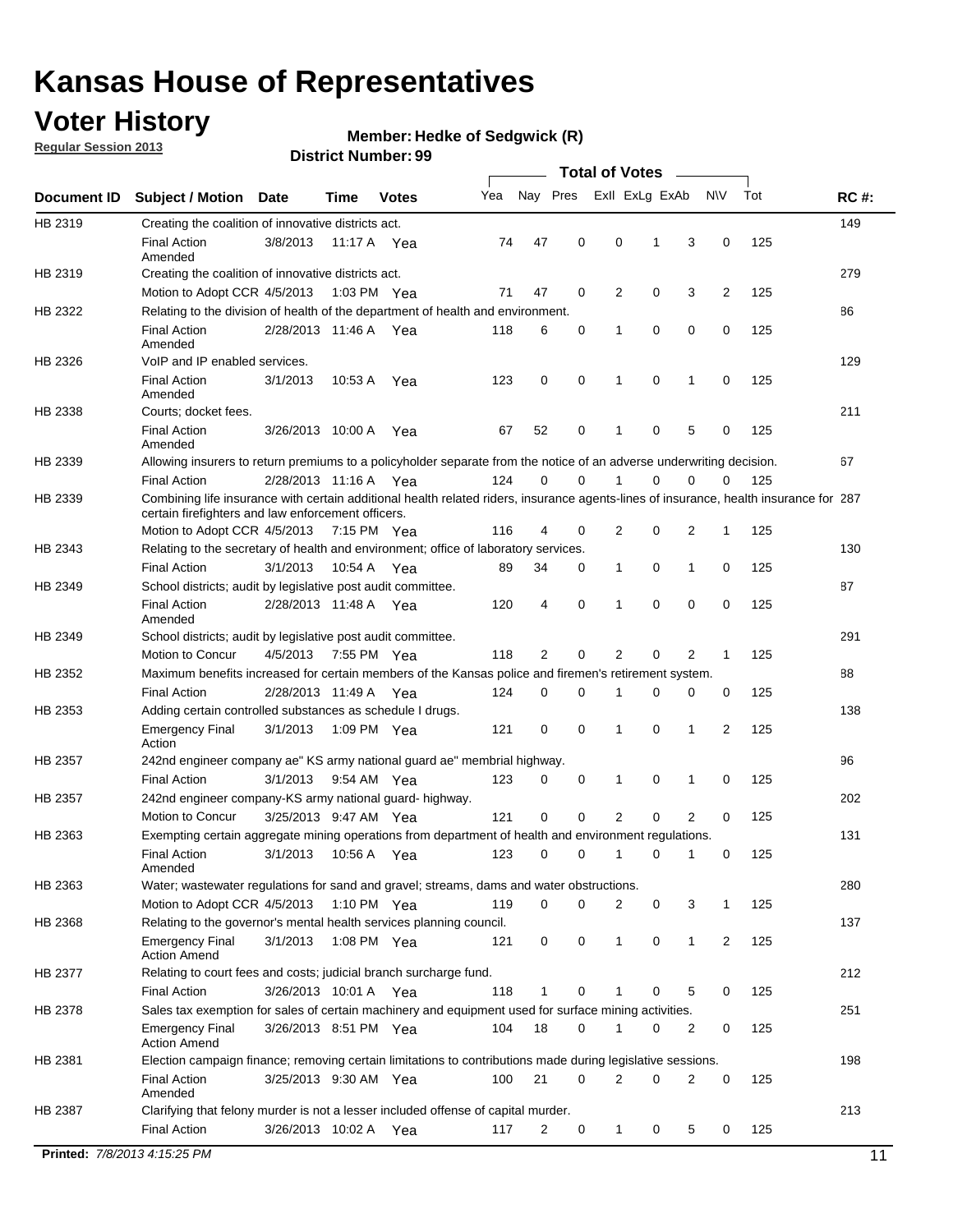## **Voter History**

**Member: Hedke of Sedgwick (R)** 

**Regular Session 2013**

|                 |                                                                                                                                                                                                                                                  |                       |         |              |     |              |   | <b>Total of Votes</b> |   |   |              |     |             |
|-----------------|--------------------------------------------------------------------------------------------------------------------------------------------------------------------------------------------------------------------------------------------------|-----------------------|---------|--------------|-----|--------------|---|-----------------------|---|---|--------------|-----|-------------|
| Document ID     | <b>Subject / Motion</b>                                                                                                                                                                                                                          | <b>Date</b>           | Time    | <b>Votes</b> | Yea | Nay Pres     |   | Exll ExLg ExAb        |   |   | <b>NV</b>    | Tot | <b>RC#:</b> |
| HB 2389         | Capital murder; notice of intent to seek the death penalty.                                                                                                                                                                                      |                       |         |              |     |              |   |                       |   |   |              |     | 214         |
|                 | <b>Final Action</b>                                                                                                                                                                                                                              | 3/26/2013 10:03 A     |         | Yea          | 118 | 1            | 0 | 1                     | 0 | 5 | 0            | 125 |             |
| HB 2391         | School finance; amount of tax levy authorized to finance ancillary school facilities.                                                                                                                                                            |                       |         |              |     |              |   |                       |   |   |              |     | 237         |
|                 | <b>Emergency Final</b><br><b>Action Amend</b>                                                                                                                                                                                                    | 3/26/2013 8:30 PM Yea |         |              | 64  | 57           | 0 | 1                     | 0 | 2 | 1            | 125 |             |
| HB 2391         | Senate Substitute for HB 2391 by Committee on Ways and Means - Creating the joint committee on uniform educational<br>standards oversight.                                                                                                       |                       |         |              |     |              |   |                       |   |   |              |     | 321         |
|                 | Sub Motion to Concur 6/1/2013                                                                                                                                                                                                                    |                       | 10:06 P | Yea          | 55  | 58           | 0 | 0                     | 0 | 6 | 6            | 125 |             |
| HB 2396         | Allowing the secretary of administration to identify state owned real property as surplus property and establishing an appeals 253<br>process of such identification; also amending procedures for the disposition of state surplus real estate. |                       |         |              |     |              |   |                       |   |   |              |     |             |
|                 | <b>Emergency Final</b><br><b>Action Amend</b>                                                                                                                                                                                                    | 3/26/2013 8:53 PM Yea |         |              | 122 | 0            | 0 | 1                     | 0 | 2 | 0            | 125 |             |
| HB 2403         | Issuing \$1,500,000,000 of pension obligation bonds to finance a portion of the unfunded actuarial liability of KPERS.                                                                                                                           |                       |         |              |     |              |   |                       |   |   |              |     | 236         |
|                 | <b>Final Action</b><br>Amended                                                                                                                                                                                                                   | 3/26/2013 8:29 PM Yea |         |              | 73  | 49           | 0 | 1                     | 0 | 2 | 0            | 125 |             |
| <b>HCR 5014</b> | Urging approval of the Presidential Permit application allowing the construction and operation of the TransCanada Keystone<br>XL Pipeline.                                                                                                       |                       |         |              |     |              |   |                       |   |   |              |     | 215         |
|                 | <b>Final Action</b>                                                                                                                                                                                                                              | 3/26/2013 10:05 A     |         | Yea          | 108 | 11           | 0 |                       | 0 | 5 | 0            | 125 |             |
| HR 6004         | Rules of House of Representatives, permanent rules of the 2013-2014 biennium.                                                                                                                                                                    |                       |         |              |     |              |   |                       |   |   |              |     | 4           |
|                 | <b>Final Action</b><br>Amended                                                                                                                                                                                                                   | 1/28/2013 11:09 A     |         | Yea          | 82  | 40           | 0 | 0                     | 0 | 3 | 0            | 125 |             |
| SB 1            | Legislative Post Audit; periodic audits of the State treasurer and the pooled money investment board.                                                                                                                                            |                       |         |              |     |              |   |                       |   |   |              |     | 216         |
|                 | <b>Final Action</b><br>Amended                                                                                                                                                                                                                   | 3/26/2013 10:06 A     |         | Yea          | 118 | $\mathbf{1}$ | 0 | 1                     | 0 | 5 | 0            | 125 |             |
| SB 16           | Kansas racketeer influenced and corrupt organization act, criminal street gangs.                                                                                                                                                                 |                       |         |              |     |              |   |                       |   |   |              |     | 217         |
|                 | <b>Final Action</b><br>Amended                                                                                                                                                                                                                   | 3/26/2013 10:12 A Nay |         |              | 74  | 45           | 0 | 1                     | 0 | 5 | 0            | 125 |             |
| SB 20           | Civil procedure; temporary restraining orders and poverty affidavits.                                                                                                                                                                            |                       |         |              |     |              |   |                       |   |   |              |     | 190         |
|                 | <b>Final Action</b><br>Amended                                                                                                                                                                                                                   | 3/22/2013 11:15 A     |         | Yea          | 119 | 0            | 0 | 2                     | 0 | 3 | $\mathbf{1}$ | 125 |             |
| <b>SB 20</b>    | Civil procedure; temporary restraining orders and poverty affidavits.                                                                                                                                                                            |                       |         |              |     |              |   |                       |   |   |              |     | 304         |
|                 | Motion to adopt CCR 5/9/2013 2:21 PM Yea                                                                                                                                                                                                         |                       |         |              | 119 | 1            | 0 | 1                     | 0 | 4 | 0            | 125 |             |
| SB 21           | Firearms; criminal possession of a firearm; expungement; personal and family protection act.                                                                                                                                                     |                       |         |              |     |              |   |                       |   |   |              |     | 255         |
|                 | <b>Emergency Final</b><br>Action                                                                                                                                                                                                                 | 3/26/2013 8:56 PM Yea |         |              | 119 | 3            | 0 | 1                     | 0 | 2 | 0            | 125 |             |
| SB 23           | Continuation of statewide tax levy for public schools.                                                                                                                                                                                           |                       |         |              |     |              |   |                       |   |   |              |     | 243         |
|                 | <b>Emergency Final</b><br><b>Action Amend</b>                                                                                                                                                                                                    | 3/26/2013 8:38 PM Yea |         |              | 122 | 0            | 0 | 1                     | 0 | 2 | 0            | 125 |             |
| SB 23           | School districts; sttewide tax levy for public schools; school finance amendments.                                                                                                                                                               |                       |         |              |     |              |   |                       |   |   |              |     | 296         |
|                 | Motion to Adopt CCR 4/5/2013 9:32 PM Yea                                                                                                                                                                                                         |                       |         |              | 119 | $\mathbf{1}$ | 0 | 2                     | 0 | 2 | 1            | 125 |             |
| <b>SB 24</b>    | Insurance - Risk-based capital requirements for property, casualty and life insurance companies.                                                                                                                                                 |                       |         |              |     |              |   |                       |   |   |              |     | 204         |
|                 | <b>Final Action</b>                                                                                                                                                                                                                              | 3/26/2013 9:50 AM Yea |         |              | 119 | 0            | 0 | 1                     | 0 | 5 | 0            | 125 |             |
| SB 25           | Insurance-Risk-based capital requirements for health organizations.                                                                                                                                                                              |                       |         |              |     |              |   |                       |   |   |              |     | 205         |
|                 | <b>Final Action</b>                                                                                                                                                                                                                              | 3/26/2013 9:51 AM Yea |         |              | 119 | 0            | 0 | 1                     | 0 | 5 | 0            | 125 |             |
| SB 27           | Eligibility of students under the military service scholarship program act.                                                                                                                                                                      |                       |         |              |     |              |   |                       |   |   |              |     | 166         |
|                 | <b>Final Action</b><br>Amended                                                                                                                                                                                                                   | 3/19/2013 10:35 A Yea |         |              | 123 | 0            | 0 |                       | 0 | 1 | 0            | 125 |             |
| SB 28           | Authorizing the division of emergency management within the adjutant general's department to accept certain real property.                                                                                                                       |                       |         |              |     |              |   |                       |   |   |              |     | 184         |
|                 | <b>Final Action</b>                                                                                                                                                                                                                              | 3/21/2013 11:22 A Yea |         |              | 121 | $\Omega$     | 0 | 1                     | 0 | 3 | $\Omega$     | 125 |             |
| SB 37           | Kansas home inspectors professional competence and financial responsibility act.                                                                                                                                                                 |                       |         |              |     |              |   |                       |   |   |              |     | 218         |
|                 | <b>Final Action</b>                                                                                                                                                                                                                              | 3/26/2013 10:14 A Yea |         |              | 102 | 17           | 0 | 1                     | 0 | 5 | 0            | 125 |             |
| SB 51           | Health insurance coverage for bankers association.                                                                                                                                                                                               |                       |         |              |     |              |   |                       |   |   |              |     | 189         |
|                 | <b>Final Action</b>                                                                                                                                                                                                                              | 3/22/2013 11:14 A Yea |         |              | 119 | 0            | 0 | $\overline{c}$        | 0 | 3 | $\mathbf{1}$ | 125 |             |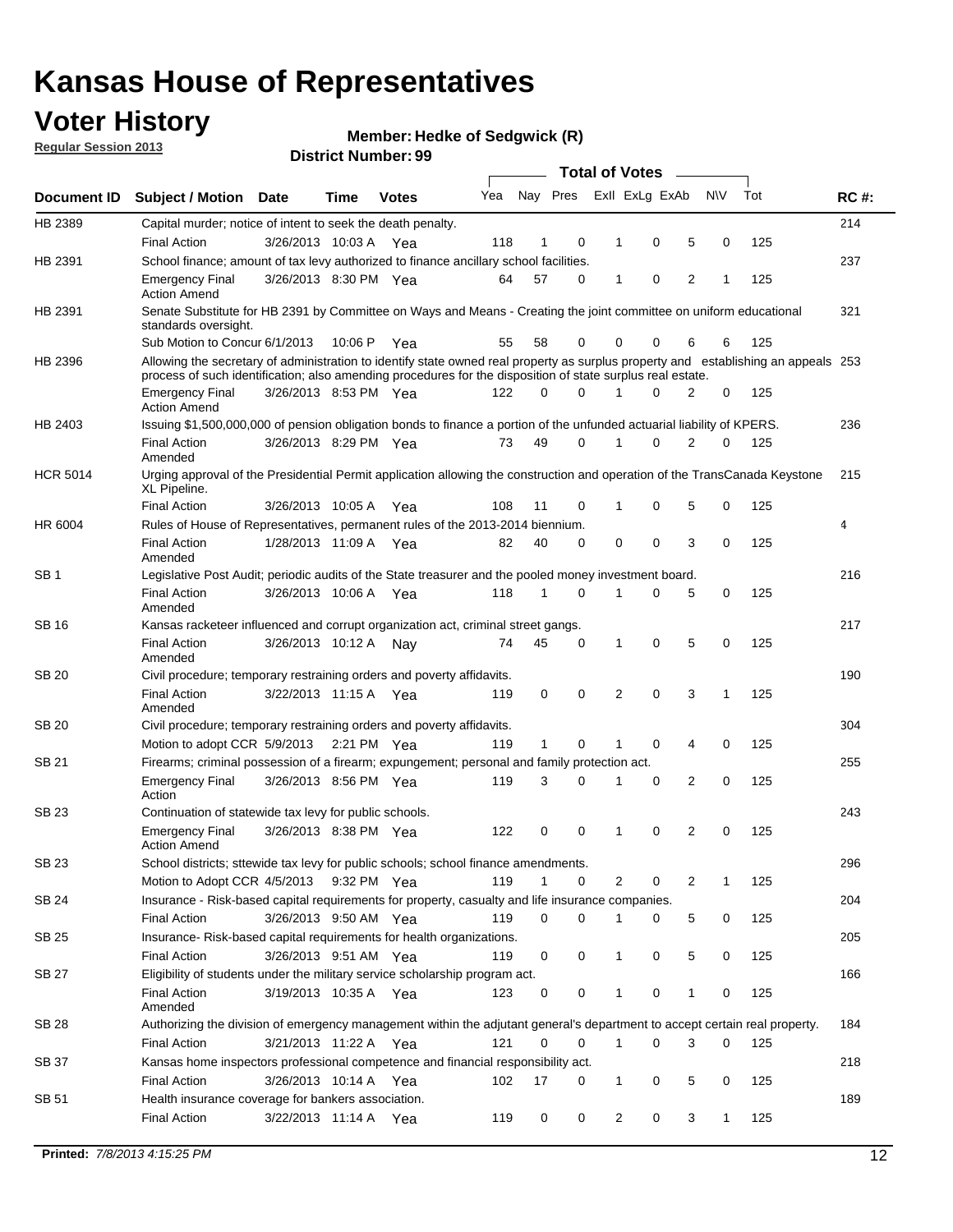## **Voter History**

**Member: Hedke of Sedgwick (R)** 

**Regular Session 2013**

|              |                                                                                                                                                                                                                                                                                                                                                                                                         |                       |             |              |     | <b>Total of Votes</b> |             |                |   |                |             |     |             |  |
|--------------|---------------------------------------------------------------------------------------------------------------------------------------------------------------------------------------------------------------------------------------------------------------------------------------------------------------------------------------------------------------------------------------------------------|-----------------------|-------------|--------------|-----|-----------------------|-------------|----------------|---|----------------|-------------|-----|-------------|--|
| Document ID  | <b>Subject / Motion Date</b>                                                                                                                                                                                                                                                                                                                                                                            |                       | Time        | <b>Votes</b> | Yea | Nay Pres              |             | Exll ExLg ExAb |   |                | <b>NV</b>   | Tot | <b>RC#:</b> |  |
| SB 52        | Mortgage interest rate cap increase.                                                                                                                                                                                                                                                                                                                                                                    |                       |             |              |     |                       |             |                |   |                |             |     | 238         |  |
|              | <b>Emergency Final</b><br>Action                                                                                                                                                                                                                                                                                                                                                                        | 3/26/2013 8:32 PM Yea |             |              | 120 | 2                     | 0           |                | 0 | 2              | 0           | 125 |             |  |
| SB 56        | Transferring the recognition of county fair associations from the secretary of agriculture to the board of county<br>commissioners.                                                                                                                                                                                                                                                                     |                       |             |              |     |                       |             |                |   |                |             |     | 191         |  |
|              | <b>Final Action</b><br>Amended                                                                                                                                                                                                                                                                                                                                                                          | 3/22/2013 11:21 A     |             | Yea          | 119 | 0                     | 0           | 2              | 0 | 3              | 1           | 125 |             |  |
| SB 57        | Substitute for SB 57 by Committee on Agriculture - Agriculture; powers and duties of the department of agriculture relating to<br>poultry improvement plan and domesticated deer.                                                                                                                                                                                                                       |                       |             |              |     |                       |             |                |   |                |             |     | 192         |  |
|              | Final Action Sub Bill 3/22/2013 11:24 A<br>Amended                                                                                                                                                                                                                                                                                                                                                      |                       |             | Nav          | 79  | 40                    | 0           | 2              | 0 | 3              | 1           | 125 |             |  |
| SB 57        | Substitute for SB 57 by Committee on Agriculture - Agriculture; powers and duties of the department of agriculture relating to<br>poultry improvement plan, stockyards and domesticated deer.<br>Motion to adopt CCR 4/4/2013 2:18 PM Nay                                                                                                                                                               |                       |             |              | 80  | 42                    | 0           | 1              | 0 | 2              | 0           | 125 | 262         |  |
| SB 58        | Sentencing for unlawful manufacturing of controlled substances.                                                                                                                                                                                                                                                                                                                                         |                       |             |              |     |                       |             |                |   |                |             |     | 219         |  |
|              | <b>Final Action</b>                                                                                                                                                                                                                                                                                                                                                                                     | 3/26/2013 10:15 A     |             |              | 119 | 0                     | 0           | 1              | 0 | 5              | 0           | 125 |             |  |
| <b>SB 59</b> | Attorney general; reward for information.                                                                                                                                                                                                                                                                                                                                                               |                       |             | Yea          |     |                       |             |                |   |                |             |     | 193         |  |
|              | <b>Final Action</b>                                                                                                                                                                                                                                                                                                                                                                                     | 3/22/2013 11:25 A     |             |              | 119 | 0                     | 0           | 2              | 0 | 3              | 1           | 125 |             |  |
| SB 62        | Making gas pipeline safety terminology consistent with federal regulations.                                                                                                                                                                                                                                                                                                                             |                       |             | Yea          |     |                       |             |                |   |                |             |     | 163         |  |
|              | <b>Final Action</b>                                                                                                                                                                                                                                                                                                                                                                                     | 3/19/2013 10:32 A     |             |              | 123 | 0                     | 0           | 1              | 0 | 1              | 0           | 125 |             |  |
| SB 63        |                                                                                                                                                                                                                                                                                                                                                                                                         |                       |             | Yea          |     |                       |             |                |   |                |             |     | 246         |  |
|              | Elections; voting crimes, penalties and prosecution.<br><b>Emergency Final</b><br><b>Action Amend</b>                                                                                                                                                                                                                                                                                                   | 3/26/2013 8:42 PM Yea |             |              | 69  | 53                    | $\mathbf 0$ | 1              | 0 | $\overline{2}$ | $\mathbf 0$ | 125 |             |  |
| SB 68        | Driver's license examinations; locations.                                                                                                                                                                                                                                                                                                                                                               |                       |             |              |     |                       |             |                |   |                |             |     | 220         |  |
|              | <b>Final Action</b>                                                                                                                                                                                                                                                                                                                                                                                     | 3/26/2013 10:16 A     |             | Yea          | 116 | 3                     | 0           | 1              | 0 | 5              | 0           | 125 |             |  |
| SB 69        | Motor vehicles; vehicle registration and license plates.                                                                                                                                                                                                                                                                                                                                                |                       |             |              |     |                       |             |                |   |                |             |     | 167         |  |
|              | <b>Final Action</b>                                                                                                                                                                                                                                                                                                                                                                                     | 3/19/2013 10:37 A     |             | Yea          | 117 | 6                     | 0           | 1              | 0 | $\mathbf{1}$   | 0           | 125 |             |  |
| SB 74        | Prison-made goods act; prohibiting prisoner production of manufactured or modular homes.                                                                                                                                                                                                                                                                                                                |                       |             |              |     |                       |             |                |   |                |             |     | 221         |  |
|              | <b>Final Action</b>                                                                                                                                                                                                                                                                                                                                                                                     | 3/26/2013 10:19 A     |             | Yea          | 87  | 32                    | 0           | 1              | 0 | 5              | 0           | 125 |             |  |
| SB 75        | Record requirements and civil penalties relating to sales of plastic bulk merchandise containers.                                                                                                                                                                                                                                                                                                       |                       |             |              |     |                       |             |                |   |                |             |     | 222         |  |
|              | <b>Final Action</b>                                                                                                                                                                                                                                                                                                                                                                                     | 3/26/2013 10:21 A     |             | Yea          | 101 | 18                    | 0           | 1              | 0 | 5              | 0           | 125 |             |  |
| SB 81        | Open records; requests for criminal justice information; restriction of certain officials' information from publicly accessible<br>records.                                                                                                                                                                                                                                                             |                       |             |              |     |                       |             |                |   |                |             |     | 194         |  |
|              | <b>Final Action</b><br>Amended                                                                                                                                                                                                                                                                                                                                                                          | 3/22/2013 11:27 A     |             | Yea          | 119 | 0                     | 0           | 2              | 0 | 3              | 1           | 125 |             |  |
| <b>SB83</b>  | House Substitute for SB 83 by Committee on Taxation - Income tax deductions and modifications; severance tax; sales tax;<br>delinquent tax liabilities.                                                                                                                                                                                                                                                 |                       |             |              |     |                       |             |                |   |                |             |     | 187         |  |
|              | Final Action Sub Bill 3/21/2013 11:30 A Yea                                                                                                                                                                                                                                                                                                                                                             |                       |             |              | 96  | 25                    | 0           | 1              | 0 | 3              | 0           | 125 |             |  |
| SB 83        | House Substitute for SB 83 by Committee on Taxation--Income tax deductions and modifications; severance tax; sales tax and 260<br>compensating use tax, preseumptions relating to nexus; property tax, exemptions, new automobile manufacturinge property;<br>taxation of watercraft; leased commercial and industrial property appeals; correction of clerical errors.<br>Motion to adopt CCR 4/3/2013 |                       | 10:35 A Yea |              | 104 | 15                    | 0           | $\mathbf{1}$   | 0 | 3              | 2           | 125 |             |  |
|              | House Substitute for SB 84 by Committee on Taxation - Reduction to state income tax rates based on selected actual state                                                                                                                                                                                                                                                                                |                       |             |              |     |                       |             |                |   |                |             |     | 188         |  |
| SB 84        | general fund receipts computations; distribution of revenues from sales and compensating use tax; reduction of<br>Final Action Sub Bill 3/21/2013 11:34 A Yea                                                                                                                                                                                                                                           |                       |             |              | 82  | 39                    | $\Omega$    |                | 0 | 3              | $\Omega$    | 125 |             |  |
| SB 84        | Amended<br>House Substitute for SB 84 -- Reduction to state income tax rates based on selected actual state general fund receipts                                                                                                                                                                                                                                                                       |                       |             |              |     |                       |             |                |   |                |             |     | 317         |  |
|              | computations; reduction of itemized deductions.<br>Motion to adopt CCR 5/28/2013 2:32 PM Yea                                                                                                                                                                                                                                                                                                            |                       |             |              | 42  | 71                    | 0           |                | 0 | 9              | 2           | 125 |             |  |
| SB 84        | House Substitute for SB 84 -- Reduction to state income tax rates based on selected actual state general fund receipts                                                                                                                                                                                                                                                                                  |                       |             |              |     |                       |             |                |   |                |             |     | 319         |  |
|              | computations; reduction of itemized deductions.<br>Motion to adopt CCR 5/30/2013 9:14 PM Nay                                                                                                                                                                                                                                                                                                            |                       |             |              | 18  | 94                    | 0           |                | 0 | 9              | 3           | 125 |             |  |
| SB 85        | Motor vehicle insurance; providing proof of insurance by cellular phone or portable electronic device.                                                                                                                                                                                                                                                                                                  |                       |             |              |     |                       |             |                |   |                |             |     | 175         |  |
|              | <b>Final Action</b>                                                                                                                                                                                                                                                                                                                                                                                     | 3/20/2013 10:25 A Yea |             |              | 123 | 0                     | $\Omega$    |                | 0 | 1              | 0           | 125 |             |  |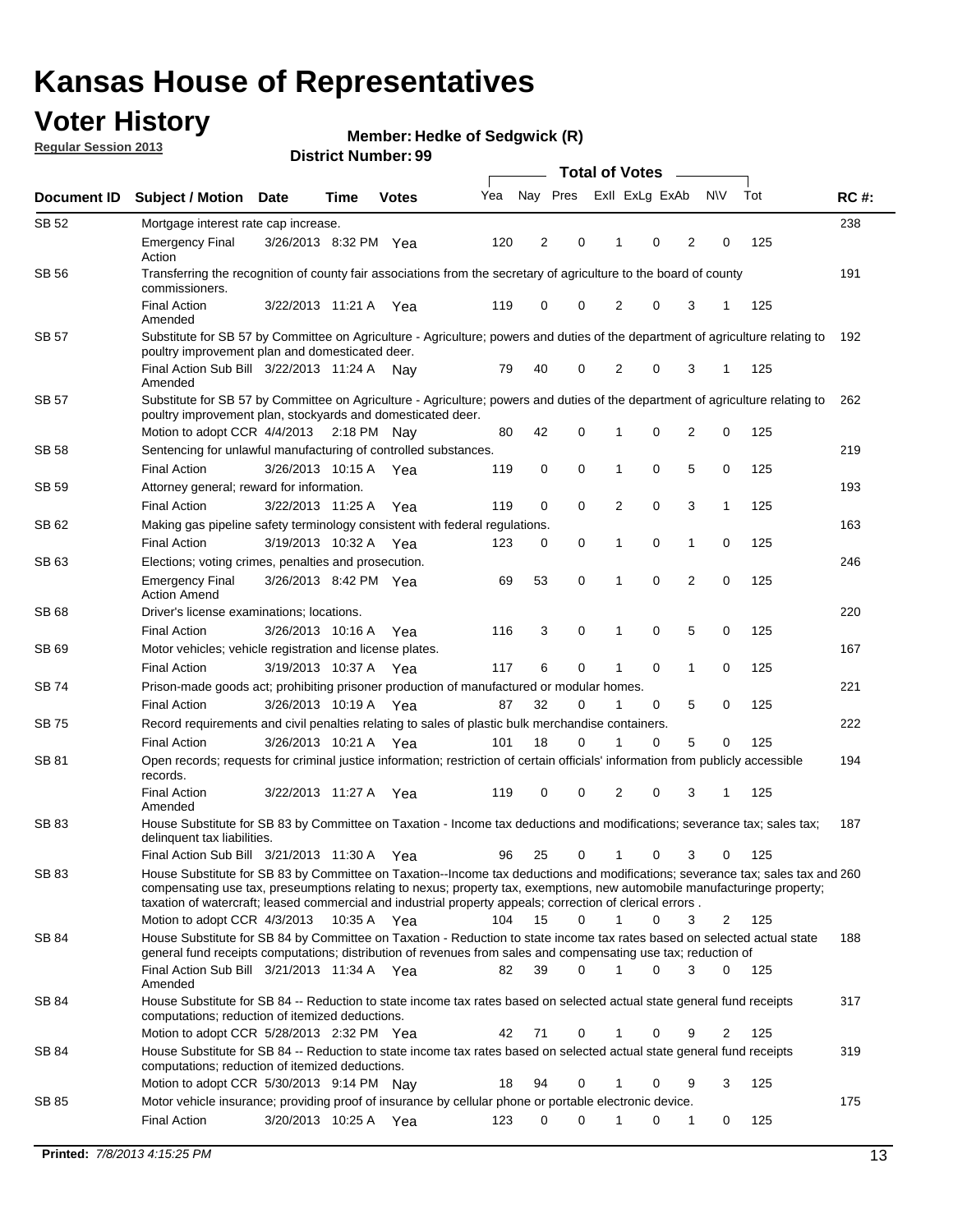## **Voter History**

**Member: Hedke of Sedgwick (R)** 

**Regular Session 2013**

|                    |                                                                                                       |                       | มาจแทน เพนเแม <del>น</del> . <i>งง</i> | <b>Total of Votes</b> |                             |              |              |  |                |                |                |              |     |             |
|--------------------|-------------------------------------------------------------------------------------------------------|-----------------------|----------------------------------------|-----------------------|-----------------------------|--------------|--------------|--|----------------|----------------|----------------|--------------|-----|-------------|
| <b>Document ID</b> | <b>Subject / Motion</b>                                                                               | <b>Date</b>           | Time                                   | <b>Votes</b>          | Yea                         |              | Nay Pres     |  |                | Exll ExLg ExAb |                | <b>NV</b>    | Tot | <b>RC#:</b> |
| <b>SB 88</b>       | Increasing the children's advocacy center assessment fee.                                             |                       |                                        |                       |                             |              |              |  |                |                |                |              |     | 223         |
|                    | <b>Final Action</b><br>Amended                                                                        | 3/26/2013 10:22 A Yea |                                        |                       | 118                         | 1            | 0            |  | 1              | $\mathbf 0$    | 5              | 0            | 125 |             |
| SB 96              | Motor vehicles; counties with multiple registration facilities; additional registration fee.          |                       |                                        |                       |                             |              |              |  |                |                |                |              |     | 224         |
|                    | <b>Final Action</b><br>Amended                                                                        | 3/26/2013 10:24 A     |                                        | Yea                   | 106                         | 12           | 0            |  | 1              | 0              | 5              | $\mathbf{1}$ | 125 |             |
| SB 96              | Additional motor vehicle registration fees.                                                           |                       |                                        |                       |                             |              |              |  |                |                |                |              |     | 263         |
|                    | Motion to adopt CCR 4/4/2013 2:21 PM Yea                                                              |                       |                                        |                       | 114                         | 8            | 0            |  | 1              | 0              | 2              | 0            | 125 |             |
| SB 102             | Requiring the state treasurer to provide a list of daily deposits to the secretary of administration. |                       |                                        |                       |                             |              |              |  |                |                |                |              |     | 195         |
|                    | <b>Final Action</b><br>Amended                                                                        | 3/22/2013 11:28 A Yea |                                        |                       | 119                         | 0            | 0            |  | 2              | 0              | 3              | 1            | 125 |             |
| SB 102             | Enacting the second amendment protection act.                                                         |                       |                                        |                       |                             |              |              |  |                |                |                |              |     | 295         |
|                    | Motion to Adopt CCR 4/5/2013 9:20 PM Yea                                                              |                       |                                        |                       | 96                          | 24           | 0            |  | $\overline{2}$ | 0              | 2              | $\mathbf{1}$ | 125 |             |
| <b>SB 111</b>      | Establishing Native American legislative day at the capitol; awarding of high school diplomas.        |                       |                                        |                       |                             |              |              |  |                |                |                |              |     | 245         |
|                    | <b>Emergency Final</b><br><b>Action Amend</b>                                                         | 3/26/2013 8:41 PM Yea |                                        |                       | 122                         | 0            | 0            |  | 1              | 0              | 2              | 0            | 125 |             |
| SB 113             | Credit unions; changes in certain loan limitations.                                                   |                       |                                        |                       |                             |              |              |  |                |                |                |              |     | 234         |
|                    | <b>Emergency Final</b><br>Action                                                                      | 3/26/2013 8:25 PM Yea |                                        |                       | 122                         | 0            | 0            |  | 1              | $\mathbf 0$    | $\overline{2}$ | 0            | 125 |             |
| SB 118             | Relating to law enforcement reporting and investigation of missing persons.                           |                       |                                        |                       |                             |              |              |  |                |                |                |              |     | 225         |
|                    | <b>Final Action</b>                                                                                   | 3/26/2013 10:25 A     |                                        | Yea                   | 119                         | 0            | 0            |  | 1              | 0              | 5              | 0            | 125 |             |
| SB 120             | Enacting the Kansas farmers' market promotion act.                                                    |                       |                                        |                       |                             |              |              |  |                |                |                |              |     | 196         |
|                    | <b>Final Action</b><br>Amended                                                                        | 3/22/2013 11:31 A     |                                        | Nav                   |                             | 51           |              |  | $\overline{2}$ | 0              | 3              | 1            | 125 |             |
| SB 122             | Kansas administrative procedure act; service of order or notice.                                      |                       |                                        |                       | 68<br>0<br>$\mathbf 0$<br>0 |              |              |  | 226            |                |                |              |     |             |
|                    | <b>Final Action</b><br>Amended                                                                        | 3/26/2013 10:26 A Yea |                                        |                       | 119                         |              |              |  | 1              | 0              | 5              | 0            | 125 |             |
| <b>SB 122</b>      | Elections; unauthorized voting disclosures.                                                           |                       |                                        |                       |                             |              |              |  |                |                |                |              |     | 286         |
|                    | Motion to Adopt CCR 4/5/2013                                                                          |                       | 6:23 PM                                | Yea                   | 89                          | 31           | 0            |  | 2              | 0              | $\overline{2}$ | 1            | 125 |             |
| SB 124             | Amending the Kansas restraint of trade act.                                                           |                       |                                        |                       |                             |              |              |  |                |                |                |              |     | 227         |
|                    | <b>Final Action</b><br>Amended                                                                        | 3/26/2013 10:27 A     |                                        | Yea                   | 116                         | 2            | 1            |  | 1              | $\mathbf 0$    | 5              | $\mathbf 0$  | 125 |             |
| SB 124             | Amending the Kansas restraint of trade act.                                                           |                       |                                        |                       |                             |              |              |  |                |                |                |              |     | 273         |
|                    | Motion to Adopt CCR 4/5/2013                                                                          |                       | 11:06 A                                | Yea                   | 97                          | 23           | 0            |  | 2              | 0              | 2              | $\mathbf{1}$ | 125 |             |
| SB 128             | Career technical education incentive program amendments.                                              |                       |                                        |                       |                             |              |              |  |                |                |                |              |     | 168         |
|                    | <b>Final Action</b><br>Amended                                                                        | 3/19/2013 10:39 A     |                                        | Yea                   | 123                         | 0            | 0            |  | 1              | 0              | 1              | 0            | 125 |             |
| SB 129             | Bank commissioner; certain fees and hearing costs.                                                    |                       |                                        |                       |                             |              |              |  |                |                |                |              |     | 254         |
|                    | <b>Emergency Final</b><br><b>Action Amend</b>                                                         | 3/26/2013 8:55 PM Yea |                                        |                       | 110                         | 12           | 0            |  | 1              | 0              | 2              | 0            | 125 |             |
| <b>SB 129</b>      | Mortgage interest rate cap increase.                                                                  |                       |                                        |                       |                             |              |              |  |                |                |                |              |     | 272         |
|                    | Motion to Adopt CCR 4/5/2013                                                                          |                       | 10:42 A Yea                            |                       | 121                         | 0            | 0            |  | $\overline{2}$ | 0              | 2              | 0            | 125 |             |
| SB 135             | Transferring boiler inspection duties from the department of labor to the state fire marshal.         |                       |                                        |                       |                             |              |              |  |                |                |                |              |     | 228         |
|                    | <b>Final Action</b>                                                                                   | 3/26/2013 10:28 A Yea |                                        |                       | 114                         | 5            | 0            |  | $\mathbf{1}$   | 0              | 5              | 0            | 125 |             |
| SB 136             | Providing veterans designation on driver's licenses and nondriver identification cards.               |                       |                                        |                       |                             |              |              |  |                |                |                |              |     | 244         |
|                    | <b>Emergency Final</b><br><b>Action Amend</b>                                                         | 3/26/2013 8:39 PM Yea |                                        |                       | 119                         | 3            | 0            |  | $\mathbf{1}$   | 0              | 2              | 0            | 125 |             |
| SB 139             | Kansas money transmitter act.                                                                         |                       |                                        |                       |                             |              |              |  |                |                |                |              |     | 229         |
|                    | <b>Final Action</b>                                                                                   | 3/26/2013 10:30 A Yea |                                        |                       | 117                         | $\mathbf{1}$ | $\mathbf{1}$ |  | $\mathbf{1}$   | $\mathbf 0$    | 5              | 0            | 125 |             |
| SB 142             | Abortion; concerning civil actions related to abortion.                                               |                       |                                        |                       |                             |              |              |  |                |                |                |              |     | 241         |
|                    | <b>Emergency Final</b><br>Action                                                                      | 3/26/2013 8:36 PM Yea |                                        |                       | 89                          | 33           | 0            |  | $\mathbf{1}$   | 0              | 2              | 0            | 125 |             |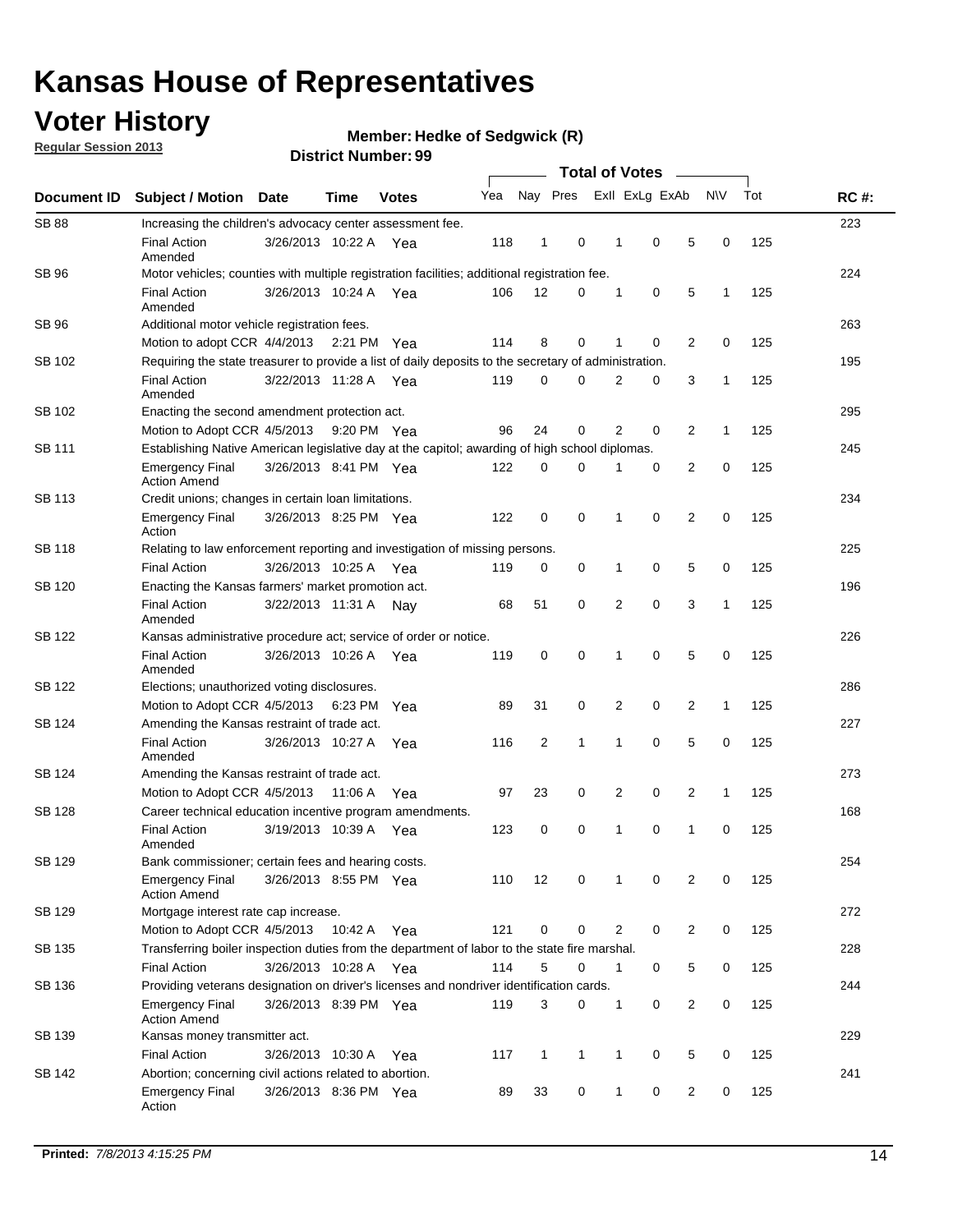## **Voter History**

**Member: Hedke of Sedgwick (R)** 

**Regular Session 2013**

| Document ID     |                                                                                                                                                                                                       |                                                                                    |             |              | <b>Total of Votes</b><br>$\sim$ |          |   |   |                |                |           |     |             |  |
|-----------------|-------------------------------------------------------------------------------------------------------------------------------------------------------------------------------------------------------|------------------------------------------------------------------------------------|-------------|--------------|---------------------------------|----------|---|---|----------------|----------------|-----------|-----|-------------|--|
|                 | <b>Subject / Motion Date</b>                                                                                                                                                                          |                                                                                    | Time        | <b>Votes</b> | Yea                             | Nay Pres |   |   | Exll ExLg ExAb |                | <b>NV</b> | Tot | <b>RC#:</b> |  |
| <b>SB 149</b>   |                                                                                                                                                                                                       | Drug screening for recipients of cash assistance and unemployment benefits.        |             |              |                                 |          |   |   |                |                |           |     |             |  |
|                 | <b>Emergency Final</b><br><b>Action Amend</b>                                                                                                                                                         | 3/26/2013 8:33 PM Yea                                                              |             |              | 106                             | 16       | 0 | 1 | 0              | 2              | 0         | 125 |             |  |
| SB 164          | Relating to the director of vehicles regulating providers of motor vehicle functions.                                                                                                                 |                                                                                    |             |              |                                 |          |   |   |                |                |           |     | 247         |  |
|                 | <b>Emergency Final</b><br><b>Action Amend</b>                                                                                                                                                         | 3/26/2013 8:43 PM Yea                                                              |             |              | 117                             | 5        | 0 | 1 | 0              | 2              | 0         | 125 |             |  |
| SB 164          | Relating to the director of vehicles regulating providers of motor vehicle functions.                                                                                                                 |                                                                                    |             |              |                                 |          |   |   |                |                |           |     | 268         |  |
|                 | Motion to adopt CCR 4/4/2013                                                                                                                                                                          |                                                                                    | 5:32 PM Yea |              | 111                             | 9        | 0 | 1 | 0              | 2              | 2         | 125 |             |  |
| SB 166          | Insurers supervision, rehabilitation and liquidation act; derivatives.                                                                                                                                |                                                                                    |             |              |                                 |          |   |   |                |                |           |     | 206         |  |
|                 | <b>Final Action</b>                                                                                                                                                                                   | 3/26/2013 9:52 AM Yea                                                              |             |              | 119                             | 0        | 0 | 1 | 0              | 5              | 0         | 125 |             |  |
| SB 168          | Limiting nuisance actions against certain agricultural activities.                                                                                                                                    |                                                                                    |             |              |                                 |          |   |   |                |                |           |     | 169         |  |
|                 | <b>Final Action</b><br>Amended                                                                                                                                                                        | 3/19/2013 10:40 A Yea                                                              |             |              | 111                             | 12       | 0 | 1 | 0              | 1              | 0         | 125 |             |  |
| SB 168          | Limiting nuisance actions against certain agricultural activities.                                                                                                                                    |                                                                                    |             |              |                                 |          |   |   |                |                |           |     | 264         |  |
|                 | Motion to adopt CCR 4/4/2013                                                                                                                                                                          |                                                                                    | 2:30 PM Yea |              | 110                             | 12       | 0 | 1 | 0              | 2              | 0         | 125 |             |  |
| <b>SB 171</b>   | School districts; amendments to Kansas uniform financial accounting and reporting act.                                                                                                                |                                                                                    |             |              |                                 |          |   |   |                |                |           |     | 248         |  |
|                 | <b>Emergency Final</b><br><b>Action Amend</b>                                                                                                                                                         | 3/26/2013 8:44 PM Yea                                                              |             |              | 122                             | 0        | 0 | 1 | 0              | 2              | 0         | 125 |             |  |
| SB 171          | School districts; amendments to Kansas uniform financial accounting and reporting act.                                                                                                                |                                                                                    |             |              |                                 |          |   |   |                |                |           |     | 285         |  |
|                 |                                                                                                                                                                                                       | Motion to Adopt CCR 4/5/2013<br>6:19 PM Yea<br>63<br>57<br>2<br>0<br>2<br>125<br>0 |             |              |                                 |          |   |   |                |                |           |     |             |  |
| SB 171          | Appropriations for FY 2013, FY 2014, FY 2015, FY 2016, FY 2017 and FY 2018 for various state agencies; capital<br>improvement projects; claims against the state.                                     |                                                                                    |             |              |                                 |          |   |   |                |                | 320       |     |             |  |
|                 | Motion to adopt CCR 6/1/2013 4:30 PM Yea                                                                                                                                                              |                                                                                    |             |              | 63                              | 51       | 0 | 0 | 0              | 8              | 3         | 125 |             |  |
| SB 187          | Establishing the workers compensation and employment security boards nominating committee; administrative law judge<br>appointment; workers compensation appeals board.                               |                                                                                    |             |              |                                 |          |   |   |                |                |           |     | 242         |  |
|                 | <b>Emergency Final</b><br><b>Action Amend</b>                                                                                                                                                         | 3/26/2013 8:37 PM Yea                                                              |             |              | 88                              | 34       | 0 | 1 | 0              | 2              | 0         | 125 |             |  |
| SB 187          | Amending workers compensation law provisions; establishing the workers compensation and employment security boards<br>nominating committee; notice requirements; workplace health and safety program. |                                                                                    |             |              |                                 |          |   |   |                |                |           |     | 274         |  |
|                 | Motion to Adopt CCR 4/5/2013 11:26 A Yea                                                                                                                                                              |                                                                                    |             |              | 89                              | 31       | 0 | 2 | 0              | 3              | 0         | 125 |             |  |
| SB 199          | University of Kansas medical center; midwest center for stem cell therapy.                                                                                                                            |                                                                                    |             |              |                                 |          |   |   |                |                |           |     | 235         |  |
|                 | <b>Emergency Final</b><br><b>Action Amend</b>                                                                                                                                                         | 3/26/2013 8:26 PM Yea                                                              |             |              | 90                              | 32       | 0 | 1 | 0              | 2              | 0         | 125 |             |  |
| SB 199          | Health care; stem cell therapy and unused medications.                                                                                                                                                |                                                                                    |             |              |                                 |          |   |   |                |                |           |     | 290         |  |
|                 | Motion to Adopt CCR 4/5/2013                                                                                                                                                                          |                                                                                    | 7:52 PM Yea |              | 90                              | 30       | 0 | 2 | 0              | $\overline{2}$ | 1         | 125 |             |  |
| SB 216          | Allowing a public building commission to acquire land for a municipal university similar to what such commission is currently<br>allowed to do for any state university.                              |                                                                                    |             |              |                                 |          |   |   |                |                |           |     | 185         |  |
|                 | <b>Final Action</b>                                                                                                                                                                                   | 3/21/2013 11:23 A Yea                                                              |             |              | 121                             | 0        | 0 | 1 | 0              | 3              | 0         | 125 |             |  |
| SB 246          | Reconciling amendments to certain statutes.                                                                                                                                                           |                                                                                    |             |              |                                 |          |   |   |                |                |           |     | 315         |  |
|                 | Emergency Final<br>Action                                                                                                                                                                             | 5/23/2013 2:14 PM Yea                                                              |             |              | 111                             | 0        | 0 | 1 | 0              | 8              | 5         | 125 |             |  |
| <b>SCR 1604</b> | Joint rules for the Senate and House of Representatives, 2013-2014.                                                                                                                                   |                                                                                    |             |              |                                 |          |   |   |                |                |           |     | 5           |  |
|                 | <b>Final Action</b><br>Amended                                                                                                                                                                        | 1/28/2013 11:12 A Yea                                                              |             |              | 81                              | 41       | 0 | 0 | 0              | 3              | 0         | 125 |             |  |
| <b>SCR 1606</b> | Honoring pregnancy maintenance resource centers.                                                                                                                                                      |                                                                                    |             |              |                                 |          |   |   |                |                |           |     | 240         |  |
|                 | <b>Emergency Final</b><br>Action                                                                                                                                                                      | 3/26/2013 8:34 PM Yea                                                              |             |              | 122                             | 0        | 0 | 1 | 0              | 2              | 0         | 125 |             |  |